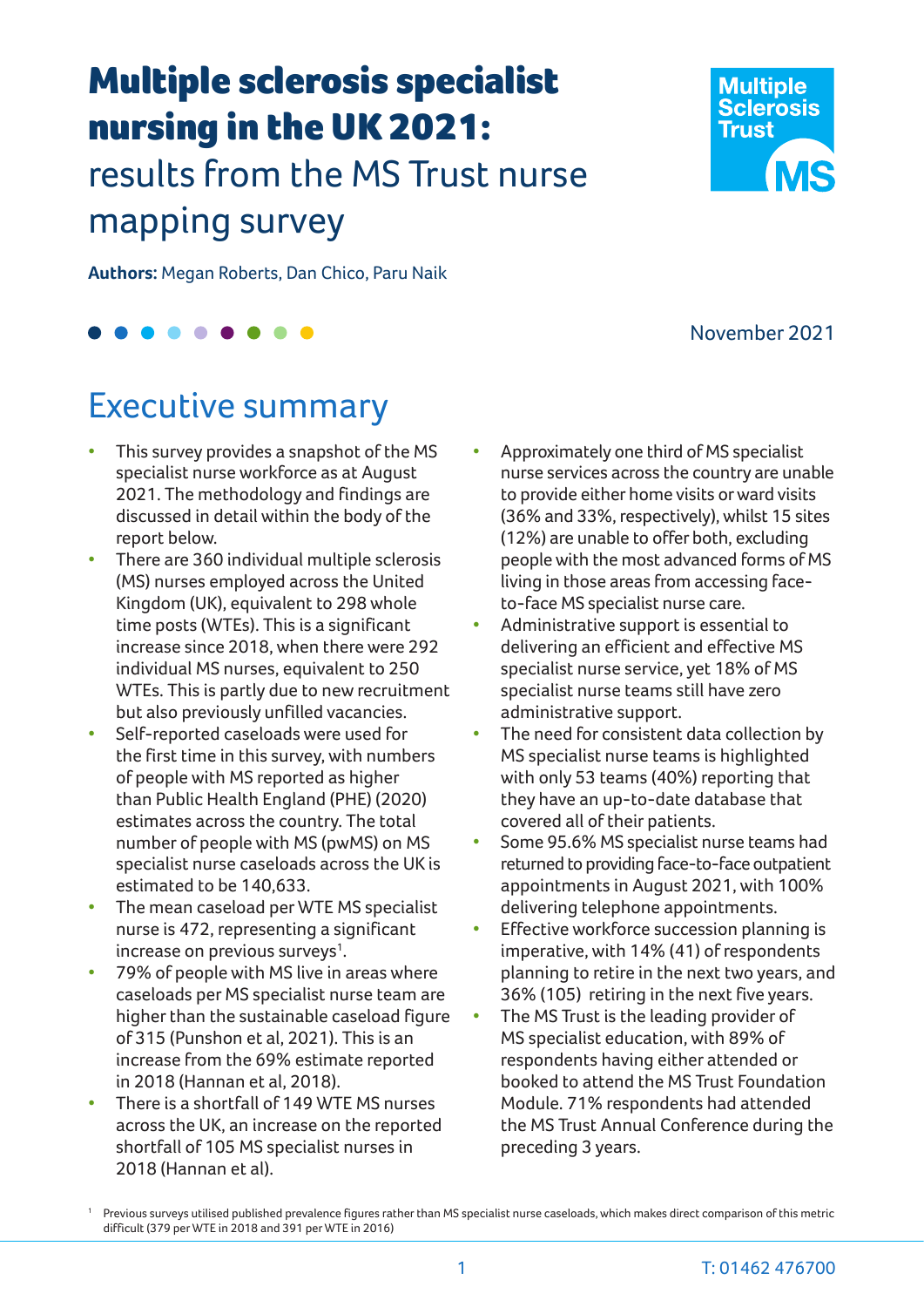

# Introduction

This report presents the findings from the MS Trust mapping surveys carried out in 2021. The MS Trust has undertaken a biennial mapping of MS specialist nurse services across the UK since 2014 (Mynors and Bowen, 2014). This iteration of surveys should have taken place in 2020; however, due to the impact of the Covid-19 pandemic, we have only been able to implement the project in 2021.

#### **Changes since 2018**

Whilst we know that the pandemic has had, and continues to have, a huge impact on multiple sclerosis (MS) services across the board, there have been other notable changes since the last MS specialist nurse mapping report in 2018 (Hannan et al).

Significant changes across the commissioning landscape, particularly in England, have taken place in the last 12 months. Many smaller Clinical Commissioning Groups (CCGs) have merged to form single, larger CCGs. Integrated Care Systems (ICSs) are also becoming established across England. Hospitals and foundation trusts have also merged during that time.

This has inevitably had a significant impact on our methodology, which is described below.

### **Why MS specialist nurses?**

MS specialist nurses are an essential part of the healthcare team for people with MS (pwMS), and everyone with MS should have access to an MS specialist nurse when and where they need it (NHS RightCare, 2019). The Optimum MS Pathway (Coles et al, 2019) also makes it clear that the MS specialist nurse is central to the care of pwMS, from diagnosis through to end of life.

However, MS specialist nurses are not the only essential member of the healthcare team that pwMS need to access. The MS Trust recognises the need to extend mapping to other key health professionals, particularly allied health professionals (AHPs) and neurologists, as they, too, are all hugely under-resourced. A survey conducted by the ABN in 2019 (Nitkunan et al, 2020), found that there were 958 consultant neurologists in the UK, equivalent to 1 WTE per 91,175 of the population, one of the lowest ratios amongst European countries. The MS specialist nurse workload and experience of the person with MS, are also directly impacted by the availability of the neurologist and of AHPs. Being able to access the combined skill mix and to seek neurological review in a timely way impacts significantly on MS specialist nurse workloads and patient outcomes.

The Optimum MS Pathway (Coles et al, 2019) recommends that pwMS should see a neurologist at diagnosis and when starting treatment but that otherwise, routine follow up should be led by the MS specialist nurse either virtually or face-to-face. The combination of having too few MS specialist nurses, too few neurologists and too few AHPs available to meet the needs of pwMS will impact on quality of care provided for pwMS throughout the UK.

The MS Trust does not have capacity to extend this survey to include other professions on this occasion; therefore, the focus of the survey and this report is the MS specialist nurse workforce.

The survey results will complement other published evidence demonstrating the value of MS specialist nurse roles, which is not yet available in the same way for AHP roles (for example: Leary et al, 2015; Mynors et al, 2016; Punshon et al, 2021).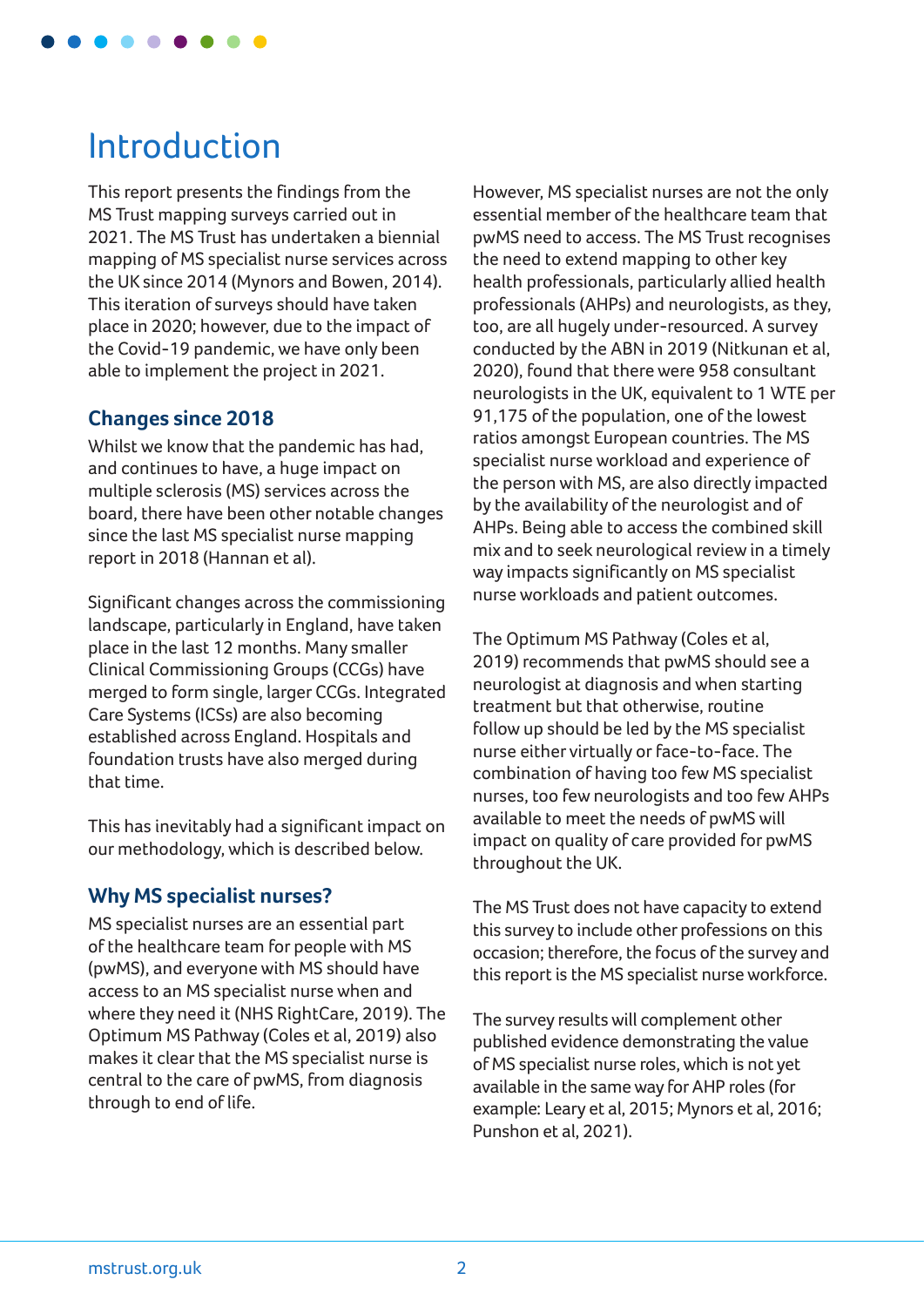

#### **Impact of Covid-19**

There was widespread impact on NHS services as a result of Covid-19, and disruption to MS services was noted early in the pandemic (Portaccio et al, 2021). As a result, modifications to the timing and methodology of the mapping study were necessary, and our findings record changes to MS specialist nurse roles and services during this period.

This report maps the provision of MS specialist nurses across the UK, giving a snapshot of services as of August 2021.

# Survey methodology

#### **Survey of UK MS specialist nurse teams: methodology**

The MS Trust has previously reviewed MS specialist nurse provision across the UK based on the CCG or Health Board covered by each team. The prevalence of pwMS in each CCG or Health Board was estimated using the most recently published prevalence data and local population estimates (Hannan et al, 2018). However, due to the reasons outlined below, the methodological approach employed for the 2021 mapping survey has been adapted to capture real-time data, to help us better understand MS specialist nurse services and workloads at both a service and individual level.

#### **Area served**

Each year, there are mergers across healthcare systems and changes to CCG configurations (Health Boards generally tend to be less affected); however, this year there are major changes across England, with the merging of many CCGs and the establishment of ICSs. The size of the newly merged CCGs and ICSs means that several MS specialist nurse teams are likely to work within each; therefore, applying a red, amber or green (RAG) rating

to them becomes less useful, obscuring much of the MS specialist nurse team-level detail. For instance, there are examples where two separate MS specialist nurse teams provide care to pwMS in a single ICS, with one team assigned a red RAG rating and the other a green. Combining the results from both teams would mean that the ICS would receive a green rating overall, entirely obscuring the fact that only half of the MS specialist nurse services it commissions are adequately resourced.

It should be noted that, throughout this report, 2021 figures relating to Wales cover only south Wales. MS specialist nurse teams covering mid and north Wales (predominantly The Walton Centre and The Royal Wolverhampton MS Services) are based in England and serve pwMS in both England and Wales and are included in the figures for England only.

#### **Caseload**

As detailed above, the 2021 MS specialist nurse mapping report employs a different approach to previous surveys, reviewing the data by MS specialist nurse team rather than CCG or Health Board. This, in turn, poses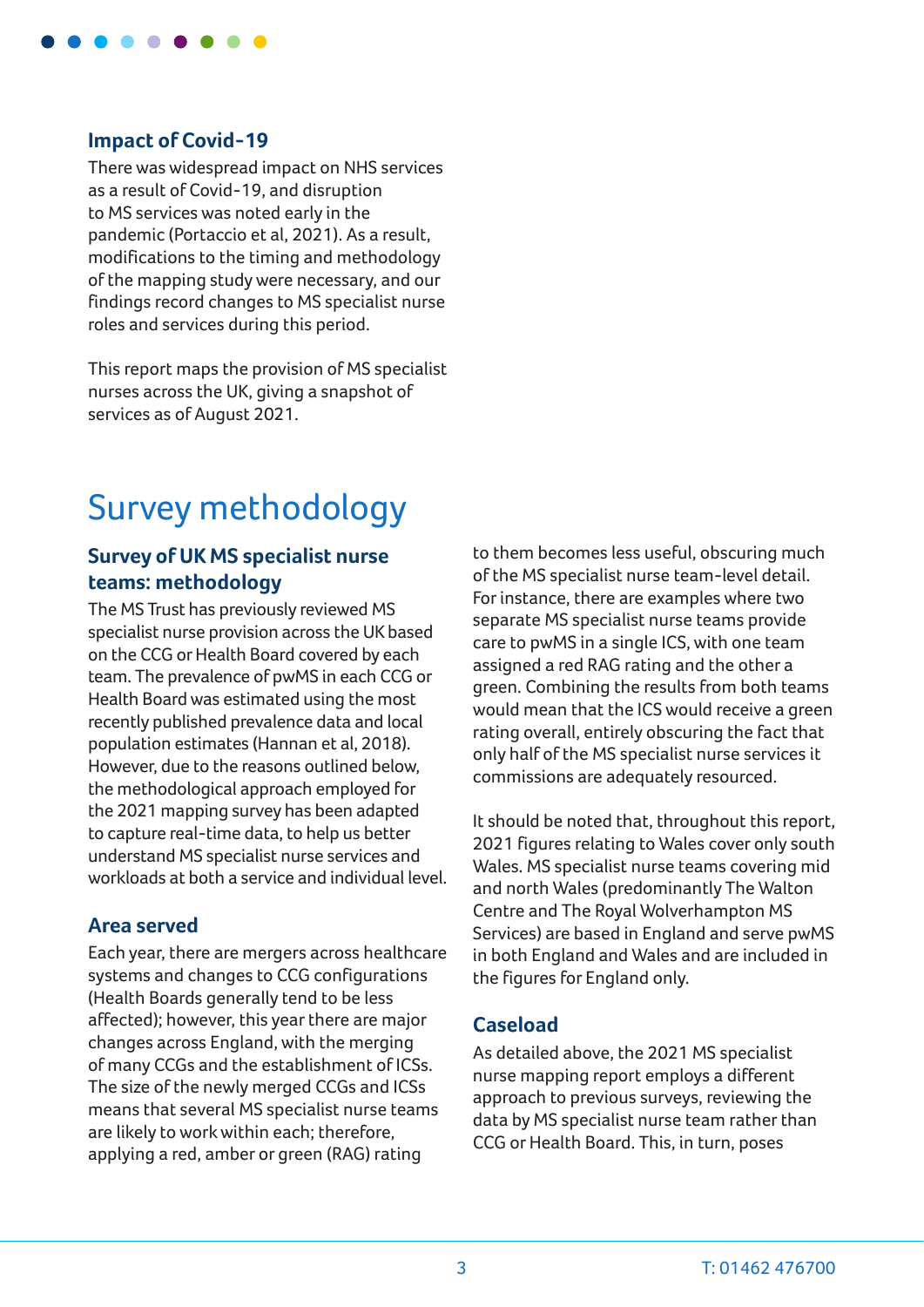

its own particular challenges regarding estimating the local prevalence of MS, as it is much more challenging to calculate this for the area covered by an individual MS specialist nurse team rather than for a CCG or Health Board with a defined population. The most pragmatic approach to resolve this has been to ask each MS specialist nurse team to inform us of their caseload. Wherever possible, MS specialist nurse teams have provided us with figures taken from their database; however, not all teams have an up-to-date database, and, in these cases, an estimate has been supplied (40% of MS specialist nurse teams have an up-to-date database for all patients – see below). Where there were any apparent ambiguities or lack of clarity around a team's responses, we made every effort to contact them and clarify.

We recognise that there are limitations with this approach (as there are with using estimates of local prevalence based on published prevalence data). However, we believe that this methodology more closely reflects the workload of MS specialist nurse services, as it is based on the numbers of patients MS nurse teams are actually working with, as opposed to local prevalence estimates we have used in previous surveys. Previous surveys have assigned a caseload figure to each team based on these local prevalence estimates and the percentage workload each MS specialist nurse team reported per CCG/Health Board (Hannan et al, 2018) which does not necessarily correlate with self-reported caseloads.

#### **Defining an MS specialist nurse**

For the purposes of this survey, we have taken MS specialist nurses to be registered nurses at Band 6 or above, with a title that reflects a specialist approach to MS. We recognise that MS specialist nurses around the UK use several different titles (see Table 9 below); however, for the sake of ease, we will refer to all MS nursing roles as MS specialist nurses throughout the report.

### **Questionnaires**

The survey questions were based on those used in previous years and adapted to reflect the change in approach outlined above. This has enabled some degree of comparison with previous surveys, although any comparisons should be applied with caution, given the change in methodology.

We also asked individual MS specialist nurses to complete a separate survey covering key areas such as succession planning and training, which are discussed below.

Links to both surveys were emailed to 536 health professionals recorded on the MS Trust database against the flags 'health professional', 'UK' and 'MS nurse' or 'MS nurse other' or 'neurology nurse' or 'nurse'. Some 11 bounce backs were received, giving a total of 525 valid emails sent (note: there is likely to have been some duplication within this, as some health professionals provide both their work and personal email addresses). From the initial mailing, 422 emails sent were opened, with a 50% click-through rate.

The link to the surveys was also included in two consecutive mailings of the monthly MS Trust Health Professionals email, which has a circulation figure of 1,239 health professionals.

Targeted, follow-up emails and phone calls were made to MS specialist nurse teams who did not respond to the initial emails.

Responses were received from 133 MS specialist nurse teams across the UK, and 176 individuals responded to the second survey.

The results of both surveys provide a snapshot of MS specialist nurse services as of August 2021.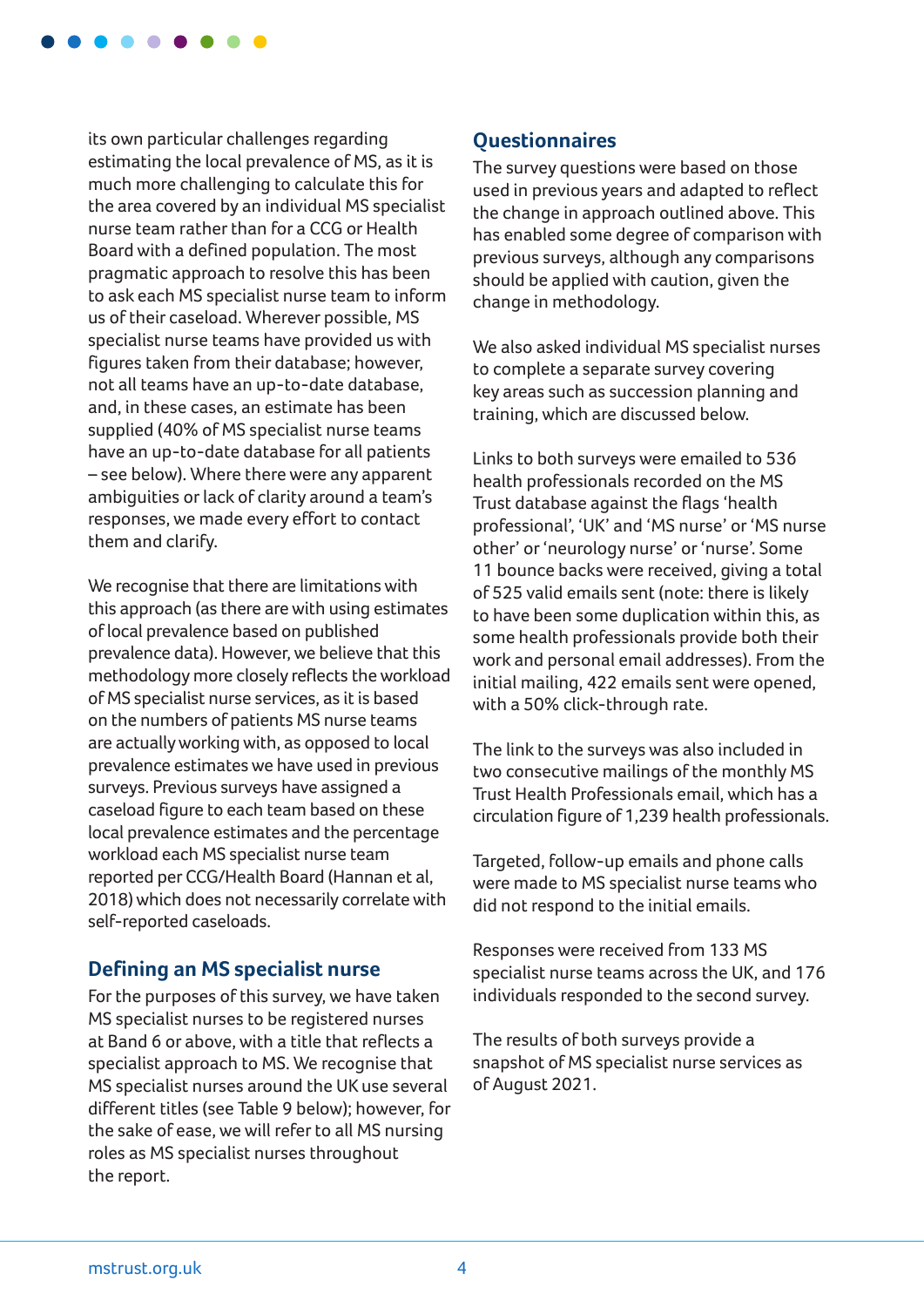

| Table 1: Numbers of MS specialist nurse teams responding to the 2021<br>survey across the UK |                                                          |                                                                                                                                                                                                                                                                                                                          |  |  |  |
|----------------------------------------------------------------------------------------------|----------------------------------------------------------|--------------------------------------------------------------------------------------------------------------------------------------------------------------------------------------------------------------------------------------------------------------------------------------------------------------------------|--|--|--|
| Country                                                                                      | No. MS<br><b>specialist</b><br>nurse teams<br>responding | <b>Notes</b>                                                                                                                                                                                                                                                                                                             |  |  |  |
| England                                                                                      | 107                                                      | We were unable to collect data from one major prescribing<br>centre <sup>2</sup> but otherwise we have received responses from all<br>the MS specialist nurse teams included in previous surveys.                                                                                                                        |  |  |  |
| Scotland                                                                                     | 21                                                       |                                                                                                                                                                                                                                                                                                                          |  |  |  |
| <b>South Wales</b>                                                                           | $\overline{2}$                                           | People with MS In north Wales receive care from either<br>the MS specialist nurse team employed by The Walton<br>Centre (2 whole time equivalent MS specialist nurses)<br>or the MS specialist nurse team based at The Royal<br>Wolverhampton Hospital - both teams' data has been<br>reported within England's figures. |  |  |  |
| Northern Ireland 3                                                                           |                                                          |                                                                                                                                                                                                                                                                                                                          |  |  |  |
| <b>UK</b>                                                                                    | 133                                                      | 164 teams were identified across the UK in the 2018<br>survey, we know that some of these are no longer<br>extant <sup>3</sup> . Responses were received from all acute centres<br>and prescribing centres bar one.                                                                                                      |  |  |  |

 $^{\rm 2}~\,$  There was no data available for the missing Prescribing Centre from 2018 or 2016 surveys, so they have not been included.

 $^{\rm 3}$   $\,$  GIRFT (2021) reports that 43 Neuroscience Sites across England have no MS specialist nurse capacity.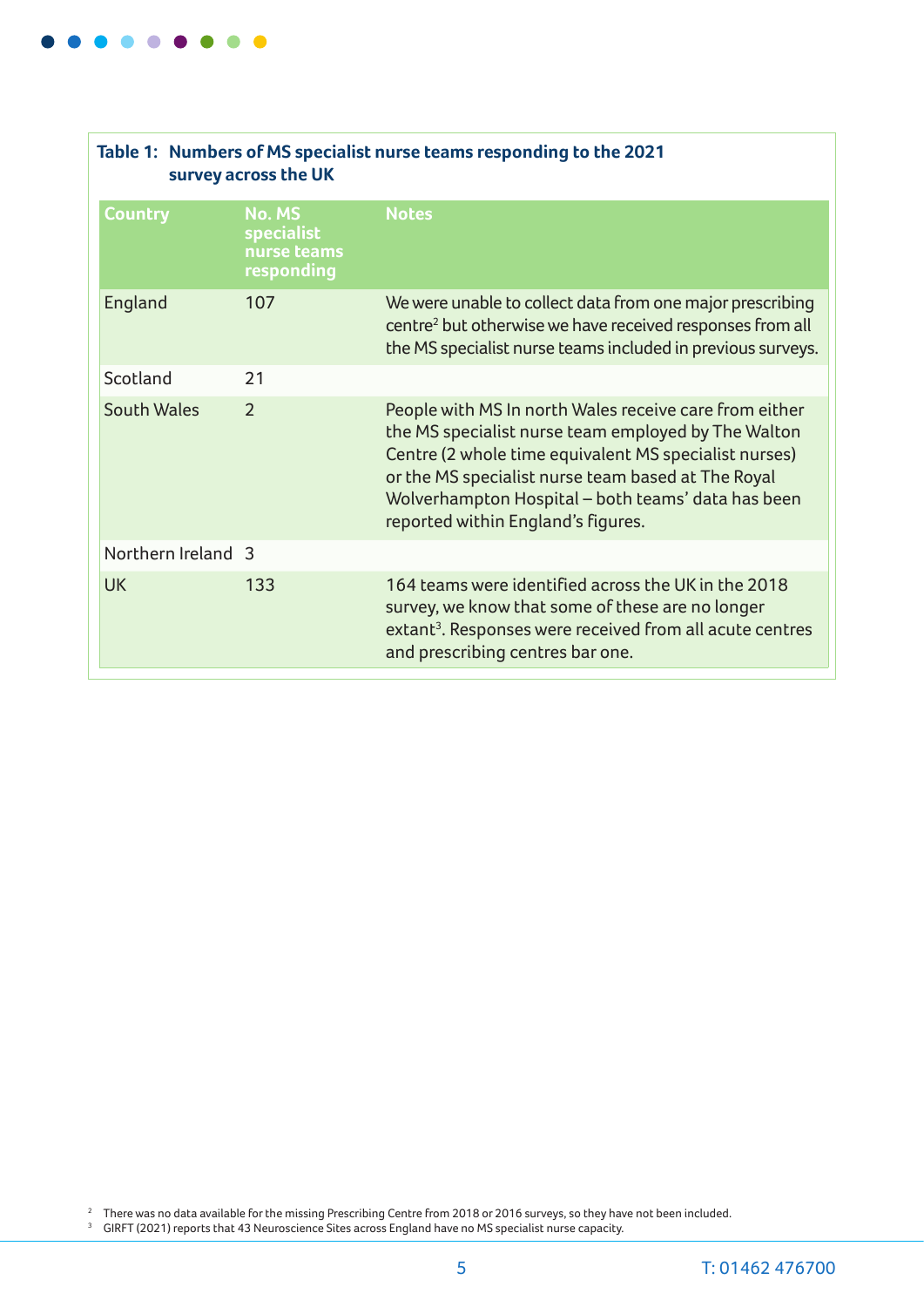

# Overview of findings

### **Section 1 MS specialist nurse workforce and caseloads**

One of the main aims of the MS Trust mapping survey is to establish the number of MS nurses working across the UK and their associated caseloads.

Each MS specialist nurse team provided details of the number of individual nurses working in their team (Band 6 and above), the whole time equivalent (WTE) per nurse and the percentage of time each nurse was allocated to work with pwMS each week. Using these figures, we calculated the whole time equivalent MS specialist nurses per team, as well as the actual number of individual MS specialist nurses (or 'headcount'). We were then able to calculate the mean caseload per WTE by both team and country.

Tables 2a and 2b provide an overview of MS specialist nurse caseload and WTEs by country in 2021 compared to 2018.

#### **Key findings:**

- There are 360 individual MS specialist nurses working across the UK, compared to 292 in 2018 (a 23.3% increase)
- This equates to 298 WTE MS specialist nurses (compared to 250 WTEs in 2018)
- The total reported MS specialist nurse caseload across the UK is 140,633
- The mean caseload per WTE MS specialist nurses in the UK is 472, 50% higher than the recommended caseload per WTE<sup>4</sup>.

| Table 2a: Overview of MS specialist nurse caseload and whole time equivalents in Aug 2021 |                            |                                                             |                                                      |                                                             |  |
|-------------------------------------------------------------------------------------------|----------------------------|-------------------------------------------------------------|------------------------------------------------------|-------------------------------------------------------------|--|
| <b>2021 Data</b>                                                                          | Total reported<br>caseload | <b>Actual number</b><br><b>MS specialist</b><br>nurses 2021 | No. whole time<br>equivalent MS<br>specialist nurses | <b>Mean caseload</b><br>per whole time<br>equivalent(range) |  |
| England                                                                                   | 112,451                    | 304                                                         | 251.1                                                | 447.8 (127-1,490)                                           |  |
| Scotland                                                                                  | 18,182                     | 36                                                          | 28.1                                                 | 647 (105-1,000)                                             |  |
| S Wales                                                                                   | 4,000                      | 12                                                          | 11                                                   | 363 (333-400)                                               |  |
| N Ireland                                                                                 | 6,000                      | 8                                                           | 7.5                                                  | 800 (450-1,100)                                             |  |
| <b>UK</b>                                                                                 | 140,633                    | 360                                                         | 297.9                                                | 472.1 (105-1,490)                                           |  |

#### **Table 2b: Overview of MS specialist nurse caseload and whole time equivalents in Sept 2018**

| <b>2018 Data</b> | <b>Total reported</b><br>caseload | No. whole time<br>equivalent MS<br>specialist nurses equivalent | <b>Mean caseload</b><br>per whole time |
|------------------|-----------------------------------|-----------------------------------------------------------------|----------------------------------------|
| England          | 89,030                            | 223.5                                                           | 398                                    |
| Scotland         | 11,190                            | 27.9                                                            | 401                                    |
| Wales            | 4,260 <sup>5</sup>                | $13.8^{6}$                                                      | 309                                    |
| N Ireland        | 3,220                             | 10.1                                                            | 319                                    |
| <b>UK</b>        | 107,700                           | 275.3                                                           | 391                                    |

<sup>4</sup> 315 (Punshon et al, 2021).

The 2018 figure is for the whole of Wales.

The 2018 figure includes one MS specialist nurse from north Wales.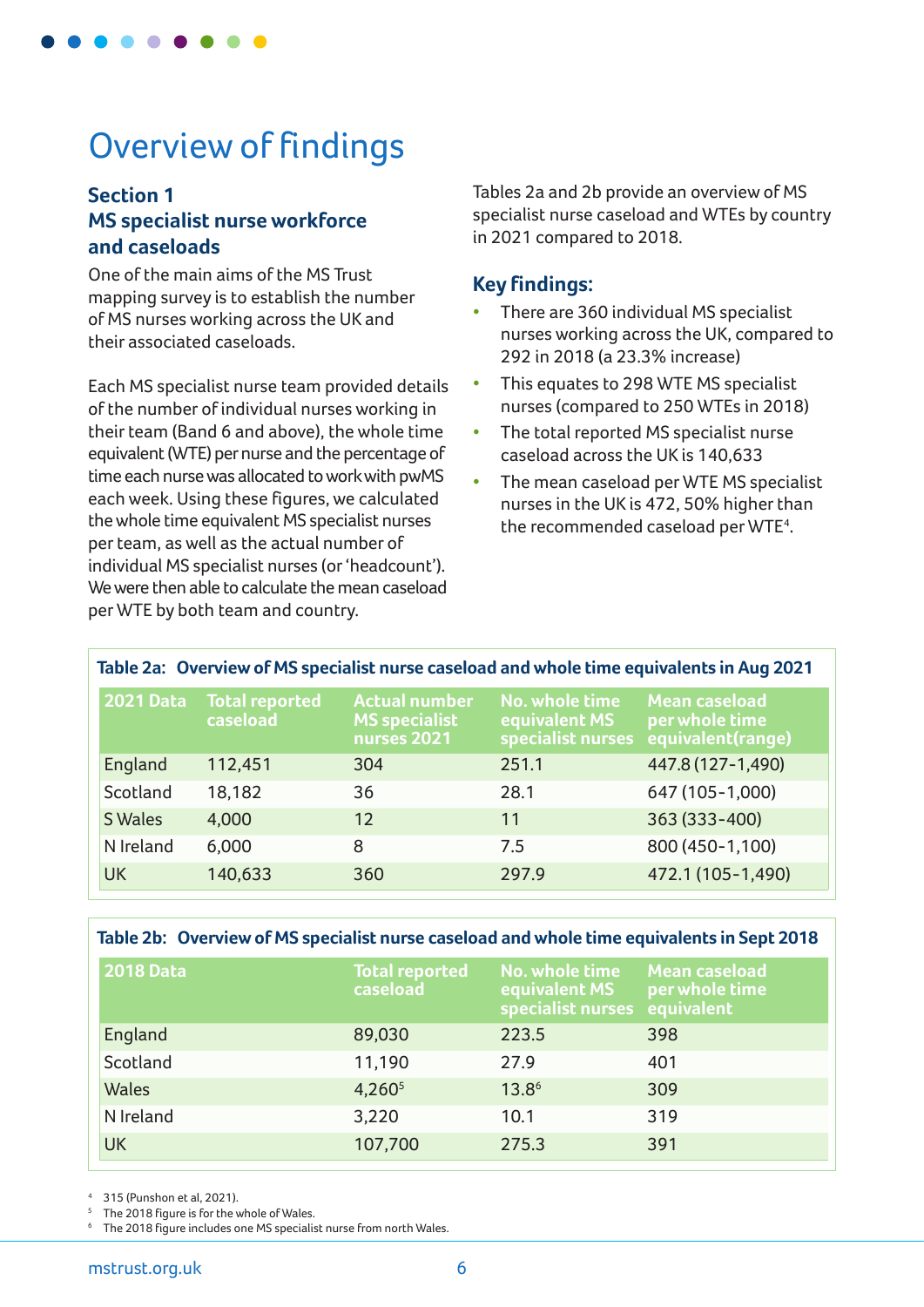

# **Section 1.2 Caseload vs prevalence**

From these results, it can be seen that the number of pwMS across the UK is significantly higher than that reported in the 2018 mapping survey (Hannan et al, 2018). The 2018 figure was based on estimates of prevalence published at that time (MacKenzie et al, 2014), which have since been updated by Public Health England (PHE), 2020. The most current published prevalence figures from PHE are listed below for information:

- England: 105,450
- Scotland: 15,750
- Wales: 5,600
- N Ireland: 4,830
- UK: 131,720.

The caseload figures reported for 2021 are based on MS specialist nurse reported caseloads, as detailed above.

Whilst there are some limitations to using MS specialist nurse reported caseload figures, there are also recognised methodological limitations with any epidemiological study of prevalence (as detailed by the authors MacKenzie et al, 2014; PHE. 2020), which are always, inevitably, an underestimate of true prevalence. This is caused by a number of different factors including the time lag between an individual developing symptoms of MS and receiving a diagnosis; there may be restricted access to services in different areas at different times and some people are just reluctant to seek a diagnosis at all. The accuracy and timeliness of databases recording people with a diagnosis of MS at any stage is also a particular challenge given the lack of a single MS Register across the UK.

The caseloads reported by MS specialist nurse teams in response to this survey will more accurately reflect the workload each team is facing than previous surveys that utilised estimates of prevalence.

There is a great deal of anecdotal evidence that many people with MS are unable to access MS nurse care<sup>7</sup> (see Croft et al, 2016; Roberts et al, 2016) suggesting that the MS specialist nurse caseloads are themselves underestimates of the actual number of pwMS in the UK as they only include pwMS known to MS services.

These discrepancies in prevalence figures highlight the need for a UK-wide agreement on core datasets that need to be collated by each MS service and for a single, comprehensive UK MS Register. People with advanced MS, who make up to 30-40% of the MS population (Roberts et al, 2016), are particularly vulnerable in this regard.

In the Getting It Right First Time (GIRFT) report for Neurology, Fuller (2021) makes a series of recommendations about the need for a neurology dashboard, 'building on routinely collected data, to enable monitoring of key metrics to support continual quality improvement'. If this could be coordinated across all MS specialist nurse teams and include epidemiological data, this would be a great step forwards in facilitating commissioning of MS services able to meet the needs of everyone with MS.

#### **Section 1.3 Caseload per WTE MS specialist nurse**

The recommended, sustainable caseload figure per WTE MS specialist nurse is 315 pwMS (Punshon et al, 2021). This figure is based on comprehensive workforce modelling and assumes a mixed rural/urban geography, a caseload that covers everyone with MS from diagnosis to end of life, with administrative support of 0.6 WTE per WTE MS specialist nurse. Where these conditions are not present, the sustainable caseload figure should be reduced. We have used a caseload figure of 315 per WTE MS specialist nurse in our calculations throughout this report.

<sup>7</sup> For example, an evaluation of the impact of the addition of a new MSSN post to the MSSN team at Leicester General Infirmary as part of the MS Trust Specialist Nurse Programme in 2018, found that there were more than 700 pwMS in the area who had been lost to follow up, 400 of these were contacted and re-engaged with the MSSN service during the evaluation period. (MS Trust, data on file).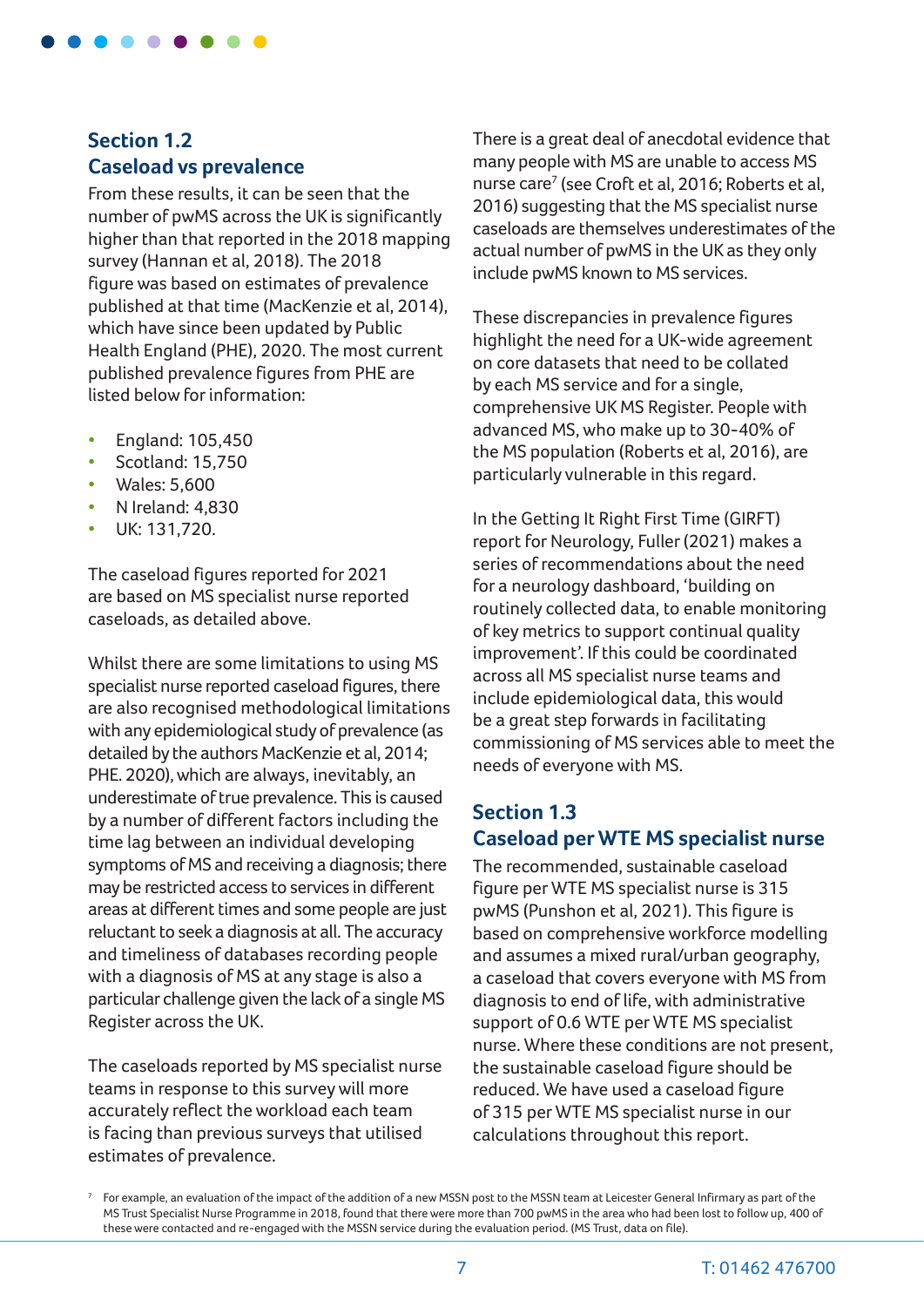

As shown in Table 3a, mean caseloads per WTE MS specialist nurse are all significantly greater than 315. The mean caseload across the UK is 50% higher than the recommended caseload. This inevitably means that MS specialist nurses are having to leave work undone and will be unable to meet all the needs of every pwMS on their caseloads. The work by Punshon et al (2021) identified psychological interventions, physical assessments, social interventions/ benefits, and recommending or prescribing medications as the most likely areas of work necessarily left undone by MS specialist nurse teams with caseloads higher than the recommended 315 per WTE. This will inevitably impact negatively on outcomes for pwMS and lead to increased use of unscheduled care services and increased costs for the NHS<sup>8</sup>.

The range of mean caseload per WTE within each country is marked and reflects something of the differences between MS specialist nurse services and local resources. However, this should be viewed in context. For example, the

site with the lowest reported caseload per WTE (105) is one that is particularly remote and rural, has no easily accessible hospital site and which has no administrative support at all. The site with the largest reported caseload per WTE (1,490) is one where there have been a lot of recent staff changes and where recruitment was temporarily suspended.

# **Section 2 MS specialist nurse banding by country**

Table 3a lists the total numbers of WTE MSSNs by country and across the UK as a whole. Numbers from the 2018 survey are provided in Table 3b for comparison.

Figures indicate an overall rise, predominantly at Band 6, which is the entry level to MS specialist nursing. The change in methodology should not impact on numbers of MS nurses identified; therefore, direct comparison between 2018 and 2021 is valid.

|         | Table 3a: Whole time equivalent MS specialist nurses at each Banding in 2021 |                 |                |                  |                |  |  |
|---------|------------------------------------------------------------------------------|-----------------|----------------|------------------|----------------|--|--|
| 2021    | <b>England</b>                                                               | <b>Scotland</b> | <b>S</b> Wales | <b>N</b> Ireland | <b>Total</b>   |  |  |
| Band 8c |                                                                              |                 |                |                  |                |  |  |
| Band 8b | 2                                                                            |                 |                |                  | $\overline{2}$ |  |  |
| Band 8a | 15.55                                                                        |                 | 2              |                  | 17.55          |  |  |
| Band 7  | 144.12                                                                       | 16.4            | 5.8            | 3                | 169.32         |  |  |
| Band 6  | 88.46                                                                        | 11.7            | 3.2            | 4.5              | 108            |  |  |

#### **Table 3b: Whole time equivalent MS specialist nurses at each Banding in 2018**

| 2018    | <b>England</b> | <b>Scotland</b> | <b>Wales<sup>9</sup></b> | <b>N</b> Ireland | <b>Total</b> |
|---------|----------------|-----------------|--------------------------|------------------|--------------|
| Band 8c |                |                 |                          |                  | $\mathbf{1}$ |
| Band 8b | $\mathcal{P}$  |                 |                          |                  | 2            |
| Band 8a | 14.3           |                 | $\overline{2}$           |                  | 16.3         |
| Band 7  | 149            | 14.3            | 8                        | 2.6              | 173.9        |
| Band 6  | 40.8           | 12.7            | $\overline{2}$           | 4.4              | 59.9         |

<sup>8</sup> Emergency admissions for pwMS rose 15.6% between 2016 and 2019 (Raising the Bar, 2020)

2018 figures cover the whole of Wales.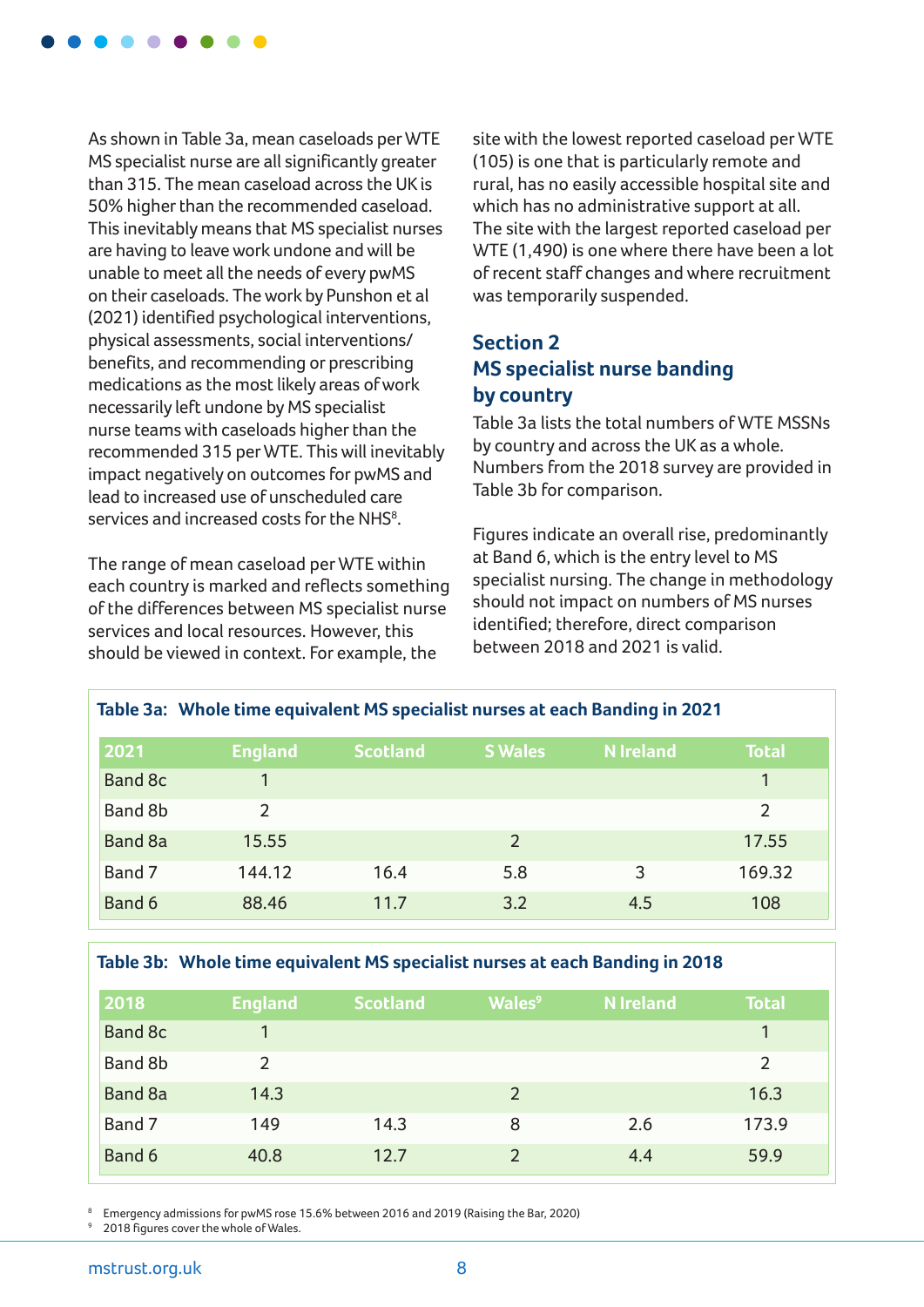

#### **Key findings:**

- The number of Band 7 WTEs has decreased slightly (by 4.58 WTEs) since 2018, while the number of MS specialist nurses at Band 6 has increased significantly (by 48.1 WTEs)
- There has been no real change in number of WTEs in Scotland or Northern Ireland
- The shift in ratio of Band 7 to Band 6 MS specialist nurses will inevitably impact on the balance of skills and experience available within MS specialist nurse teams.

### **Section 3 MS specialist nurse teams and provision of a sustainable workload**

Punshon et al (2021) calculated the sustainable caseload for an MS specialist nurse as 315 pwMS per WTE. It is expected that if an MS specialist nurse is carrying a sustainable caseload, they will be able to deliver proactive, holistic care to everyone on their caseload, minimising the need for unscheduled care amongst pwMS and thus improving their outcomes and reducing costs and burden on the NHS (Leary et al,  $2015$ )<sup>10</sup>.

In response to the survey, each MS specialist nurse team has provided their team caseload and the number of MS specialist nurses within their team. We have calculated the WTE MS specialist nurses per team, as detailed above. This has enabled us to calculate the mean caseload per WTE for each team. As in previous surveys, we have then allocated a traffic light rating of red, amber or green (RAG) for each team, the higher the caseload per WTE, the less likely the MS nurse team is to be able to deliver proactive care to everyone on their caseload:

**RED:** Mean caseload per WTE is more than twice the sustainable caseload (ie >630 per WTE) AMBER: Mean caseload per WTE is > than 315 and less than or equal to 630 **GREEN:** Mean caseload per WTE is 315 or less

# **Section 3.2 A pragmatic interpretation**

We recognise that the differentiation between each of the RAG ratings is very stark; in practice, a team with a mean caseload per WTE of 340 (for example) would, most likely, be able to meet the needs of everyone with MS on their caseload. However, it should be noted that, when calculating the RAG rating per team, we have only taken into account the mean caseload per WTE; we have not factored in the amount of administrative support, the team's caseload mix or geographical setting, all of which contribute to the sustainable caseload figure for that team.

This means that, while some of the teams assigned an amber RAG rating due to lower caseloads per WTE may be able to deliver proactive care to everyone on their caseload, some teams with a green RAG rating may be operating in a very remote and rural area, with no administrative support, and are therefore unable to provide the required level of care. It should be said that any MS specialist nurse team with a red RAG rating will be unable to deliver proactive care to everyone with MS on their caseload.

Calculating RAG ratings for every team using this level of detail is beyond the scope of this report. We have, therefore, decided not to publish individual team data. Individual team RAG ratings released without context can be misleading and potentially unhelpful. However, we would encourage individual MS teams/commissioners to approach us to request their local data, which we can provide while clarifying the local context and challenges. Every MS service is different, as each has to work within the resources available and must meet local needs. These will be very different for an MS specialist nurse working in the Scottish Highlands compared to a team working in central London, for example.

Other resources that can help MS specialist nurse teams identify their capacity and resource needs can be found in the Resources section of this report.

<sup>&</sup>lt;sup>10</sup> Leary et al (2015) demonstrated that introduction of proactive, specialist nurse led management and a rapid response service around unscheduled care use for pwMS reduced emergency bed days from a mean of 2,700 per year to 198 per year.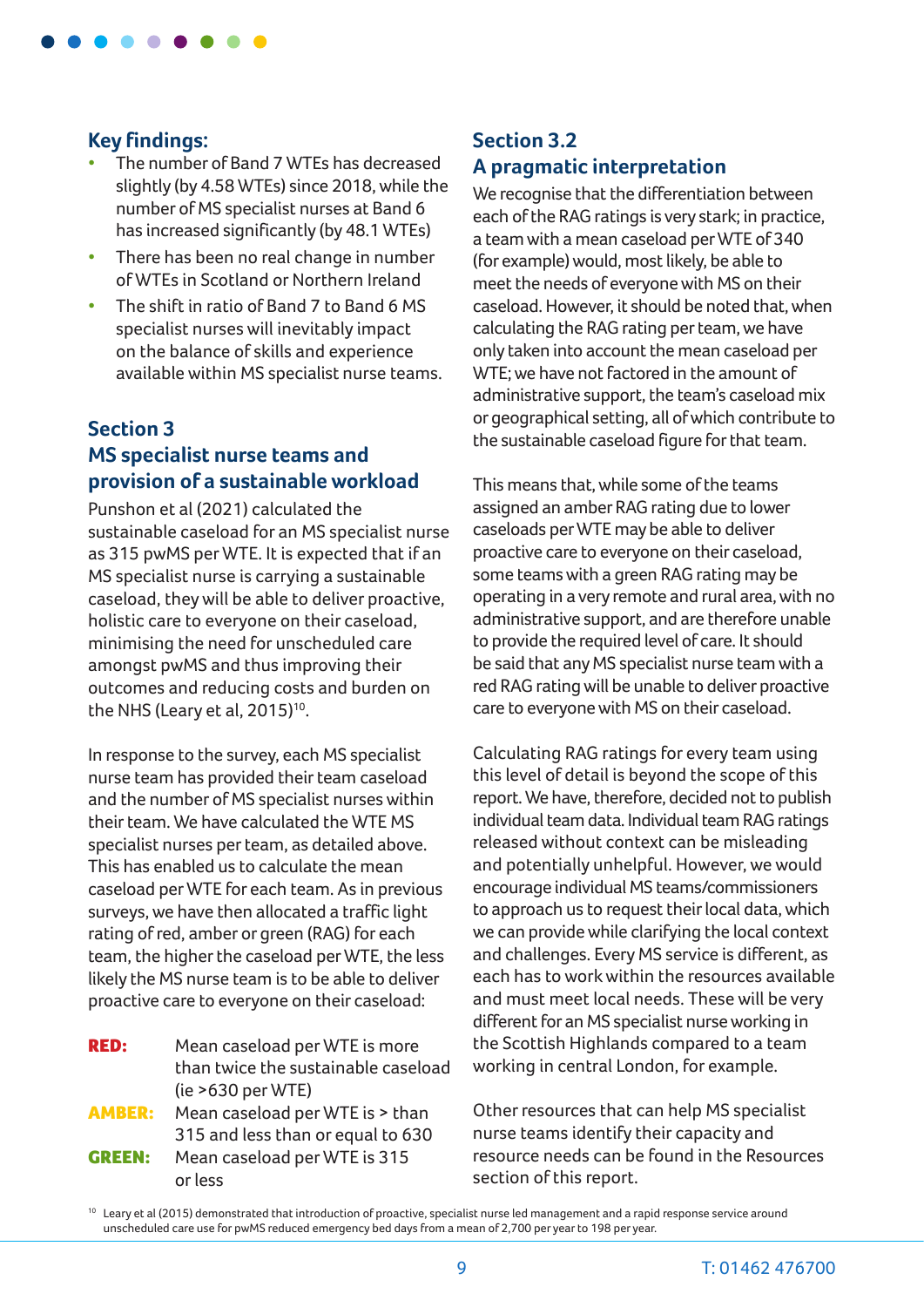

### **Section 3.3 RAG ratings across the UK**

The results of the RAG rating attributions can be seen in Table 4.

64% of MS specialist nurse teams are having to work with caseloads above the recommended sustainable figure (comparison with previous surveys for this metric is not possible due to the changes in methodology).

By calculating the number of people with MS on the caseload of each of the MS specialist nurse teams identified as red, amber or green, we can calculate the number of pwMS seeking care from MS specialist nurse teams within each category (Table 5).

### **Key findings:**

• 64% of MS specialist nurse teams are having to work with caseloads above the recommended sustainable figure

- 79% of people with MS are living in areas where MS specialist nurses have caseloads in excess of 315. This compares to 69% of pwMS in 2018
- 447 WTE MS nurses are required across the UK to be able to meet the needs of everyone on their caseloads
- The current total of 298 WTE MS specialist nurses means that there is a shortfall of 149 WTE MS specialist nurses across the country. This correlates with the findings of the recent survey carried out by Rog et al  $(2021)^{11}$ .

Therefore, despite the increase in numbers of WTE MS specialist nurses since 2018, the reported increase in caseloads (ie, using self-reported caseload figures rather than estimates of prevalence) has offset the gain, and it is evident that MS specialist nurses are having to work harder than ever while likely meeting the needs of fewer pwMS than in previous years.

| Table 4: Number of red, amber and green MS specialist nurse teams by country <sup>12</sup> |               |              |  |  |  |  |
|--------------------------------------------------------------------------------------------|---------------|--------------|--|--|--|--|
| <b>Red</b>                                                                                 | <b>Amber</b>  | <b>Green</b> |  |  |  |  |
| 20                                                                                         | 43            | 42           |  |  |  |  |
| 3                                                                                          | 9             | 3            |  |  |  |  |
| 0                                                                                          | $\mathcal{P}$ | 0            |  |  |  |  |
| っ                                                                                          |               | 0            |  |  |  |  |
| 25                                                                                         | 55            | 45           |  |  |  |  |
| 20%                                                                                        | 44%           | 36%          |  |  |  |  |
|                                                                                            |               |              |  |  |  |  |

#### **Table 5: Number of people with MS under the care of MS specialist nurse teams working within the red, amber and green definitions of caseload size**

| <b>Country</b> | <b>Red</b>     | <b>Amber</b>   | <b>Green</b>   | <b>Total people with MS</b> |
|----------------|----------------|----------------|----------------|-----------------------------|
| England        | 39,418 (35%)   | 46,584 (41.4%) | 25,664 (22.8%) | 112,451                     |
| S Wales        | 0              | 4,000 (100%)   | 0              | 4,000                       |
| Scotland       | 4,300 (23.6%)  | 11,237 (61.8%) | 295 (1.6%)     | 18,182                      |
| N Ireland      | 5,100 (85%)    | 900 (15%)      | 0              | 6,000                       |
| Total          | 48,818 (34.7%) | 62,721 (44.6%) | 25,959 (18.5%) | 140,633                     |

11 Rog et al (2021) determined a shortfall of 150 MSSNs across the 70 largest MS centres using PHE estimates of prevalence.

<sup>12</sup> No direct comparison available with previous surveys, as they all calculated the RAG rating by CCG and Health Board rather than by team.

<sup>13</sup> Not every team who submitted responses supplied sufficient data to enable a RAG rating to be applied.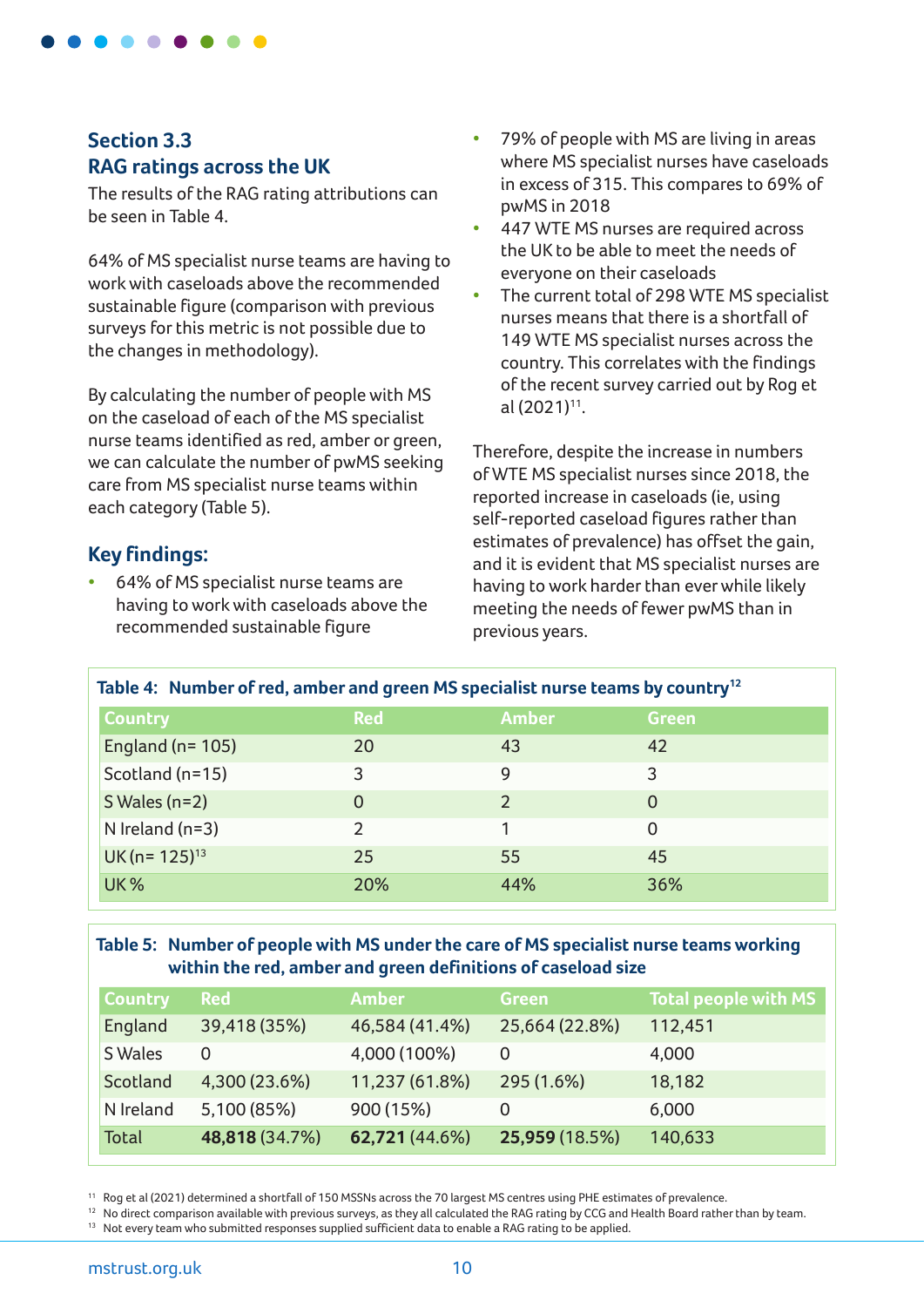

# **Section 4 Administrative support**

Sufficient administrative support for an MS specialist nurse team is vital in order to ensure letters, referrals and so on are typed and dispatched in a timely and efficient manner. Support is also required to ensure MS specialist nurse appointments are booked, managed and recorded effectively, as well as (in some cases) triaging telephone calls to the team.

In addition to this type of secretarial support, MS specialist nurse teams who prescribe a range of disease modifying drugs (DMDs) also require a DMD coordinator who will assist in tracking DMD monitoring, prescription management, maintaining databases, and so on.

Previous work by the MS Trust has determined that every MS specialist nurse team should have 0.6 WTE administrative support per 1.0 WTE MS specialist nurse in order to optimise productivity (Mynors et al, 2016). Fuller (2021) has also highlighted the negative impact lack of administrative support can have on clinical time across the whole team.

Administrative support and DMD/MS coordinators are recommended as an essential member of the MS team within the NHS RightCare Progressive Neurological Conditions Toolkit (2019). Paying a Band 6 or 7 MS specialist nurse to type letters and book appointments is an extremely inefficient use of resource.

Table 6 provides an overview of the administrative support available to MS specialist nurse teams as reported by respondents in the survey.

### **Key findings:**

- Only 15.7% of teams have adequate administrative support equivalent to, or greater than, 0.6 per 1.0 WTE MS specialist nurse. These are almost exclusively in England
- 18.2% of MS specialist nurse teams have zero administrative support where MS specialist nurses are solely responsible for writing their own letters, etc
- Total administrative support available to MS specialist nurse teams across the UK is 99.6 WTE for 298 WTE MS specialist nurses; the required number of administrative staff/DMD coordinators for this number of MS specialist nurses is 178.8 WTE, giving a shortfall of 79 administrative roles across the UK. As numbers of MS specialist nurses increase, so must the number of administrative/ coordinator roles in addition to addressing the current shortfall.

| Table 6: Administrative and DMD coordinator support |                                                                    |                                                           |                              |                                        |  |  |  |
|-----------------------------------------------------|--------------------------------------------------------------------|-----------------------------------------------------------|------------------------------|----------------------------------------|--|--|--|
|                                                     | <b>Total whole</b><br>time equivalent<br>administrative<br>support | <b>Total whole time</b><br>equivalent DMD<br>coordinators | No. teams with<br>zero admin | No. teams with $\geq$<br>0.6 admin/DMD |  |  |  |
| England (n=102) 58.02                               |                                                                    | 32.2                                                      | 18 (17.6%)                   | 17(16.7%)                              |  |  |  |
| Scotland (n=14) 3.25                                |                                                                    | 0.7                                                       | 4(28.6%)                     | 0                                      |  |  |  |
| $S$ Wales (n=2)                                     | 0.8                                                                | 0.7                                                       | 0                            | 1(50%)                                 |  |  |  |
| N Ireland $(n=3)$                                   | 2.8                                                                | 1                                                         | 0                            | 1(33.3%)                               |  |  |  |
| Total (n=121)                                       | 64.87                                                              | 34.6                                                      | 22 (18.2%)                   | 19 (15.7%)                             |  |  |  |

#### 11 T: 01462 476700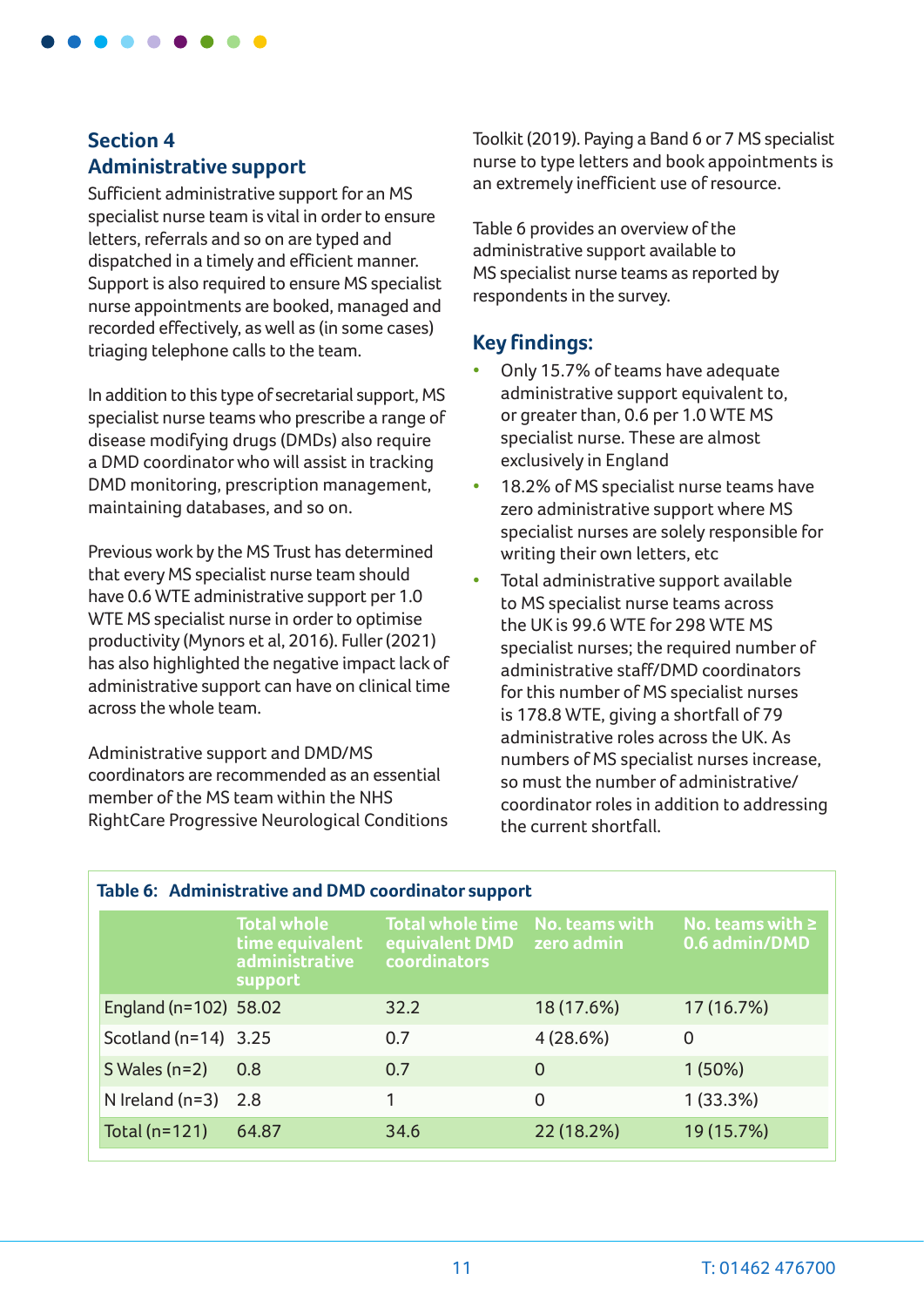

# **Section 5 Types of appointment offered by MS specialist nurse teams**

Respondents to the survey were asked to indicate the type of appointments they currently offered to pwMS on their caseload.

The Covid-19 pandemic has significantly altered the type and proportions of different appointments that are offered by MS specialist nurse teams, with much higher numbers of telephone clinics and video consultations available than pre-pandemic. Some teams added comments to their responses to indicate that the number of home visits and/or satellite clinics they were currently able to offer have been reduced or stopped due to the impact of the pandemic on services.

Table 7 shows the number of MS specialist nurse teams offering different types of appointment.

### **Key findings:**

- 100% of MS specialist nurse teams are offering telephone consultations
- 95.6% are offering face-to-face outpatient department (OPD) appointments (ie, 6 MS specialist nurse teams in England were not able to offer face-to-face OPD appointments at the time of answering the survey)
- 100% of Scottish MS specialist nurse teams are offering video consultations, compared to only 62% of English MS specialist nurse teams
- Less than two-thirds (64.5%) of MS specialist nurse teams across the UK are able to offer home visits
- 15 sites (12.4%) are unable to offer either home visits or ward visits, which inadvertently excludes people with the most advanced types of MS<sup>14</sup> from being able to access face-to-face MS specialist nurse care and support.

This data shows that almost all MS specialist nurse teams were back to providing face-toface outpatient appointments in August 2021, with 100% delivering telephone appointments.

36.5% of teams were unable to deliver home visits, and 33.1% were unable to offer ward visits. 12.4% of sites are unable to offer either home visits or ward visits, effectively excluding people with the most advanced MS from accessing face-to-face specialist care.

MS specialist nurse teams who are unable to provide home visits or ward visits have reported to us that this is due to either local NHS Trust policies and/or due to lack of capacity within their service<sup>15</sup>.

|                     | <b>OPD face-</b><br>to-face                  | <b>Telephone</b><br>consult | <b>Video</b><br>consult |               | Home visit Ward visit Satellite | clinic <sup>16</sup> |
|---------------------|----------------------------------------------|-----------------------------|-------------------------|---------------|---------------------------------|----------------------|
| England (n=102) 97  |                                              | 102                         | 63                      | 63            | 68                              | 41                   |
| Scotland (n=14) 14  |                                              | 14                          | 14                      | 11            | 10                              | 6                    |
| $S$ Wales (n=2)     | $\overline{2}$                               |                             |                         |               |                                 |                      |
| N Ireland $(n=3)$ 3 |                                              | 3                           |                         | $\mathcal{D}$ |                                 |                      |
| Total $(n=121)$     | 116 (95.9%) 121 (100%) 79 (65.3%) 78 (64.5%) |                             |                         |               | 81 (66.9%)                      | 50 (41.3%)           |

**Table 7: No. of MS specialist nurse teams offering each type of appointment by country in August 2021** 

<sup>14</sup> ie, people who are housebound as a result of their MS.

<sup>15</sup> Personal communications: MS Trust.

<sup>16</sup> A satellite clinic is one delivered by MS specialists in a centre separate from their base. Most commonly, this would be an MS team from an acute NHS Trust delivering a clinic in a local community health centre or DGH, enabling people with MS in the locality to access their specialist care closer to home.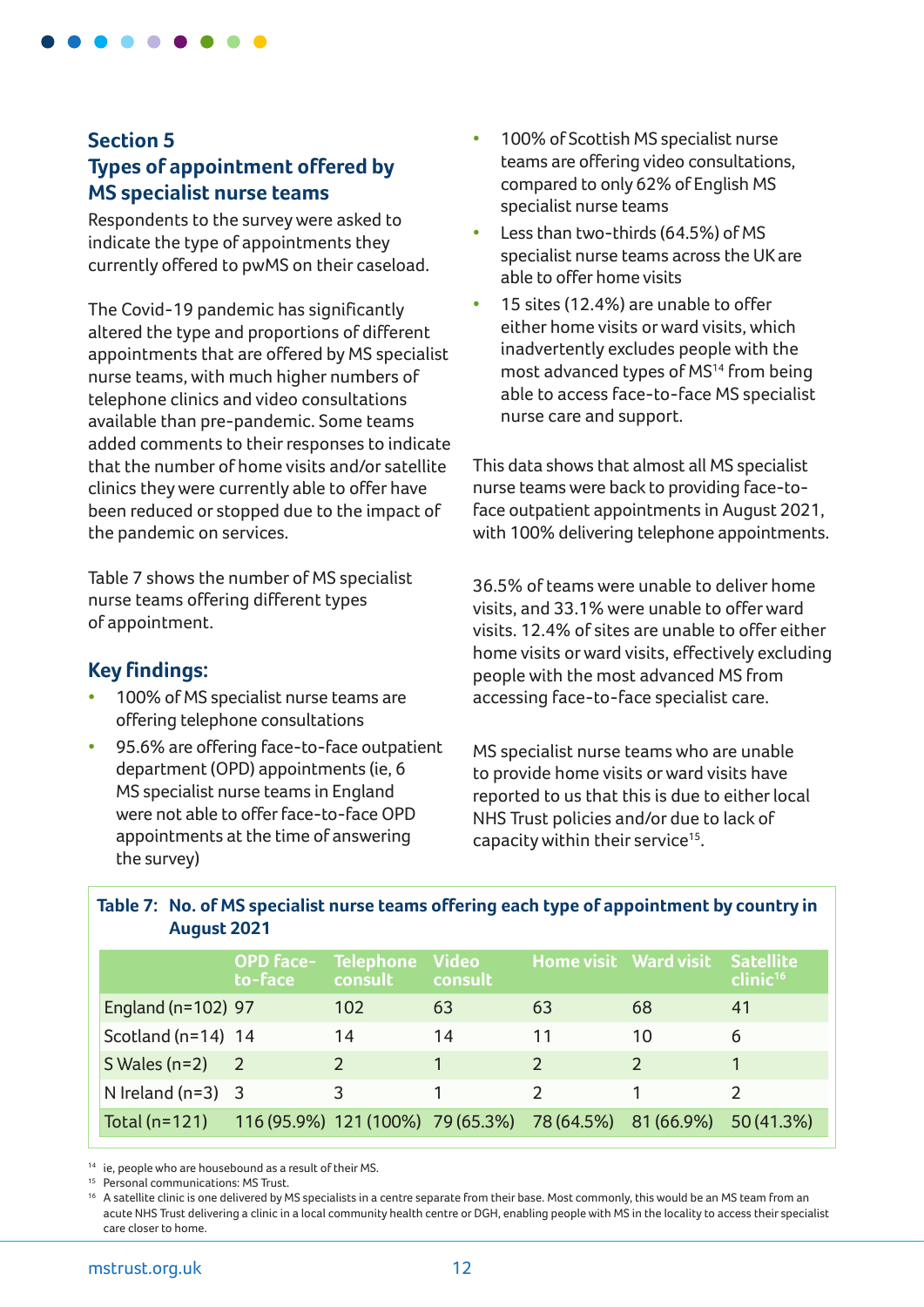

# **Section 6 Availability of other services**

While the MS specialist nurse role is evidently critical in delivering the care that people with MS need, theirs is not the only role with a vital part to play in providing that care. There are a large number of other health and social care roles that are crucial to ensure all the needs of pwMS can be met as and when they arise. However, it is notoriously difficult to map other health professionals in the same way that we have done with MS specialist nurses.

In the 2016 mapping report (Mynors et al, 2016), a question included in the MS specialist nurse survey enquired about the availability of other roles locally. We have repeated this

in 2021 with a question incorporated within the individual MS specialist nurse survey (see below for methodology).

Respondents were asked to rate the availability of a list of services for pwMS in their locality. 167 respondents provided a rating for every service listed. The percentage of respondents for each rating is given, and numbers have been rounded to one decimal place.

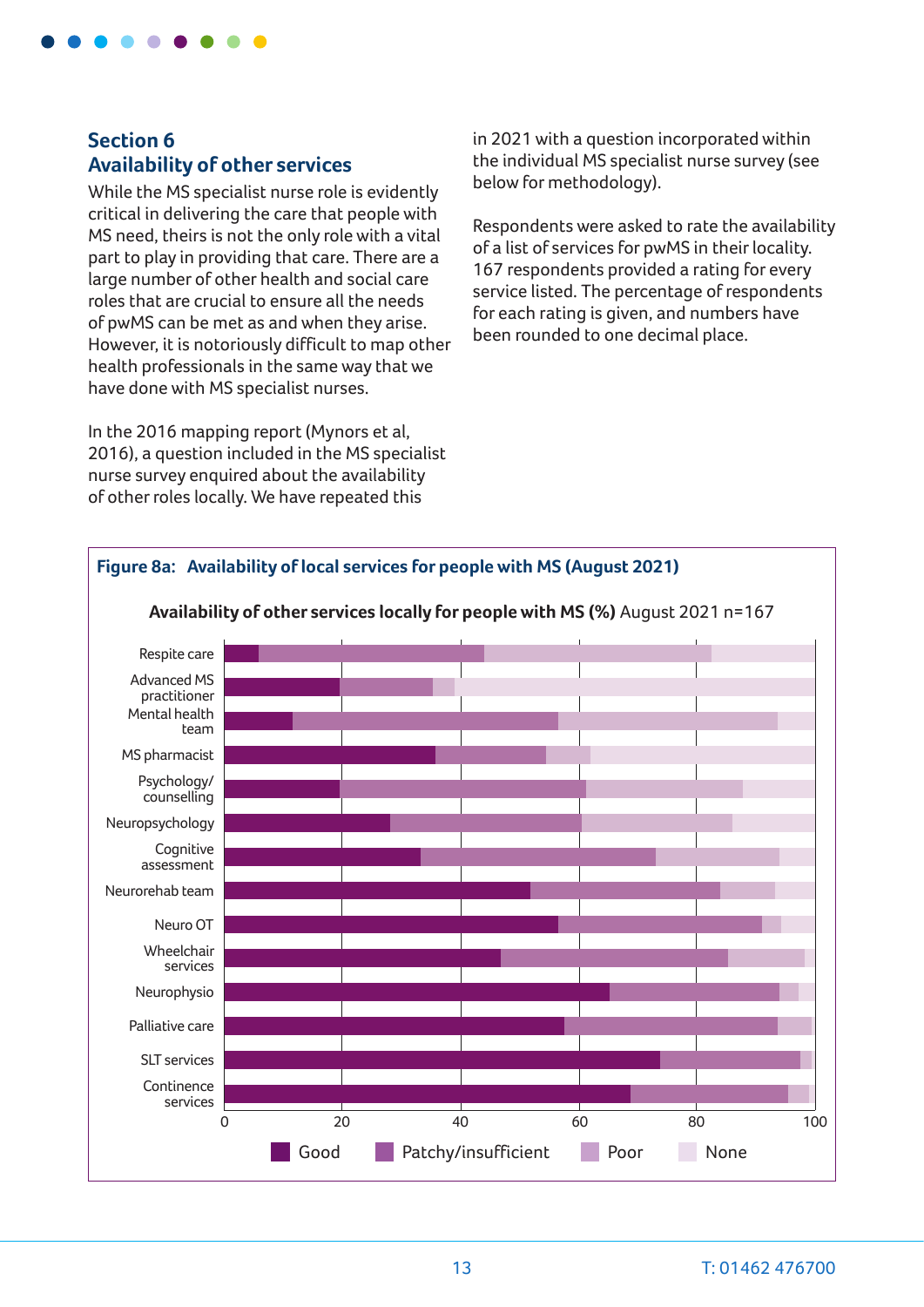

The same data was collected in the 2016 mapping survey. These results are shown in Figures 8a and 8b (the list of services rated in 2021 includes additional services to those listed in 2016).

### **Key findings:**

- Speech and language services provided good access in both 2016 and 2021
- Continence services appear to be consistently well provisioned
- Access to psychology for pwMS was poor in 2016 and remains so in 2021, with only 20% of respondents reporting good access
- Access to respite services was not surveyed in 2016; however, with only 5.9% of teams reporting local access as good in 2021, current provision is clearly unacceptable.

A question of this type can only give an indication of the availability and provision of the other services that pwMS need to be able to access. Further work to accurately map availability and capacity of these services is required.

#### **How would you rate the availability of these services for people with MS in the area you serve?** (n=147 MSSN team leads) Continence services Speech and language therapy Palliative care services Neuro-specialist physio Wheelchair services Neuro- or MS-specialist OT Rehab medicine Cognitive assessment 68% 28% 4% 61% 33% 6% 55% 32% 13% 46% 36% 18% 44% 48% 8% 38% 33% 29% 35% 24% 41% 30% 32% 38%

**Figure 8b: Availability of local services for people with MS (Mynors et al, 2016)**

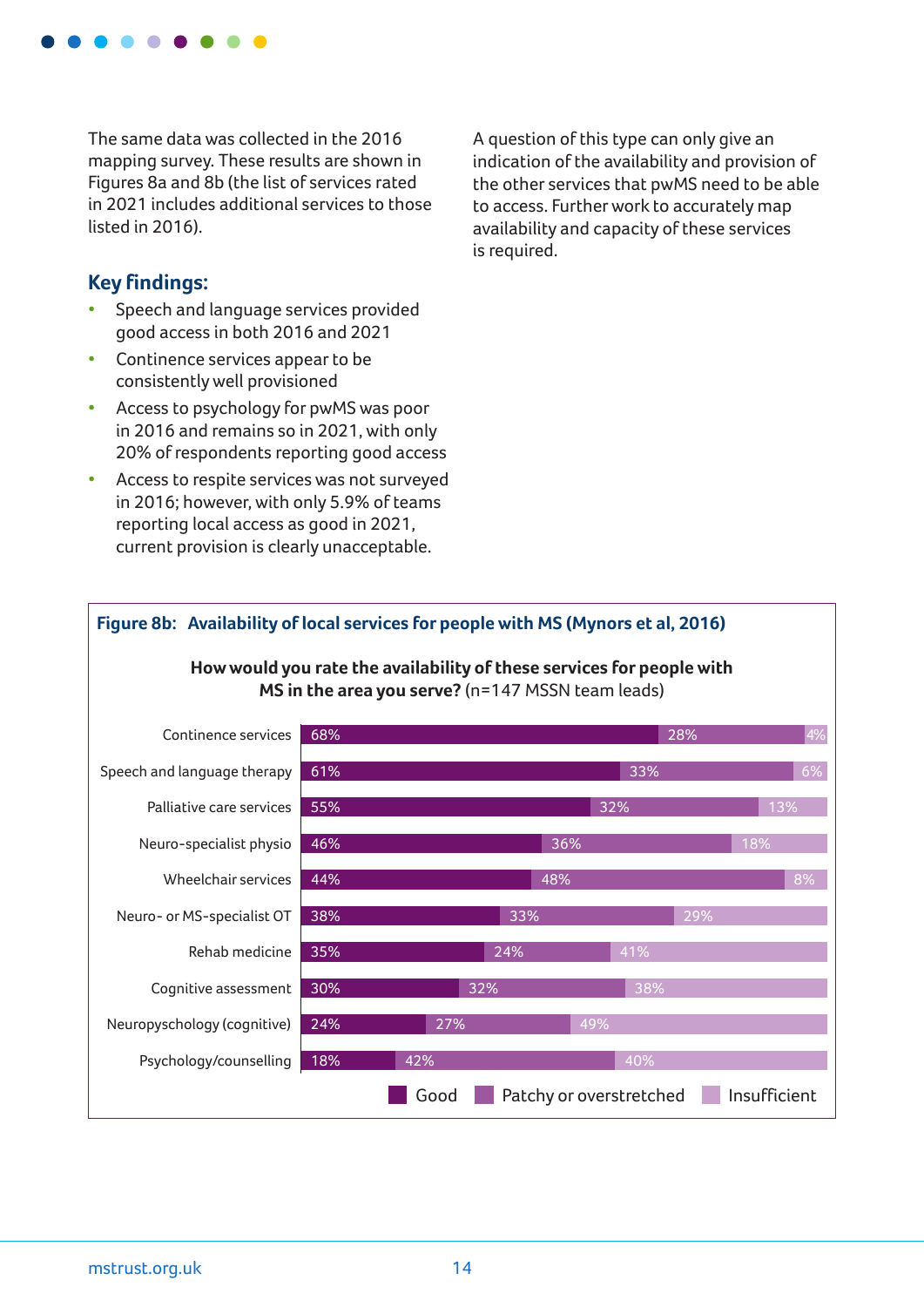

# Individual survey results

### **Methodology**

Questions were posed with the aim of developing greater understanding about succession planning requirements and training and development needs within MS specialist nurse teams. Data about the availability of other health professionals was also sought through this questionnaire, based on the 2016 mapping report (see Section 6 above). This survey was separate and subsidiary to the main survey and was instead aimed at individual MS specialist nurses.

Links to both surveys were emailed simultaneously to the 536 health professionals recorded on the MS Trust database. The links were also included in two consecutive mailings of the monthly MS Trust Health Professionals email, which is sent to 1,239 people. 176 responses were received.

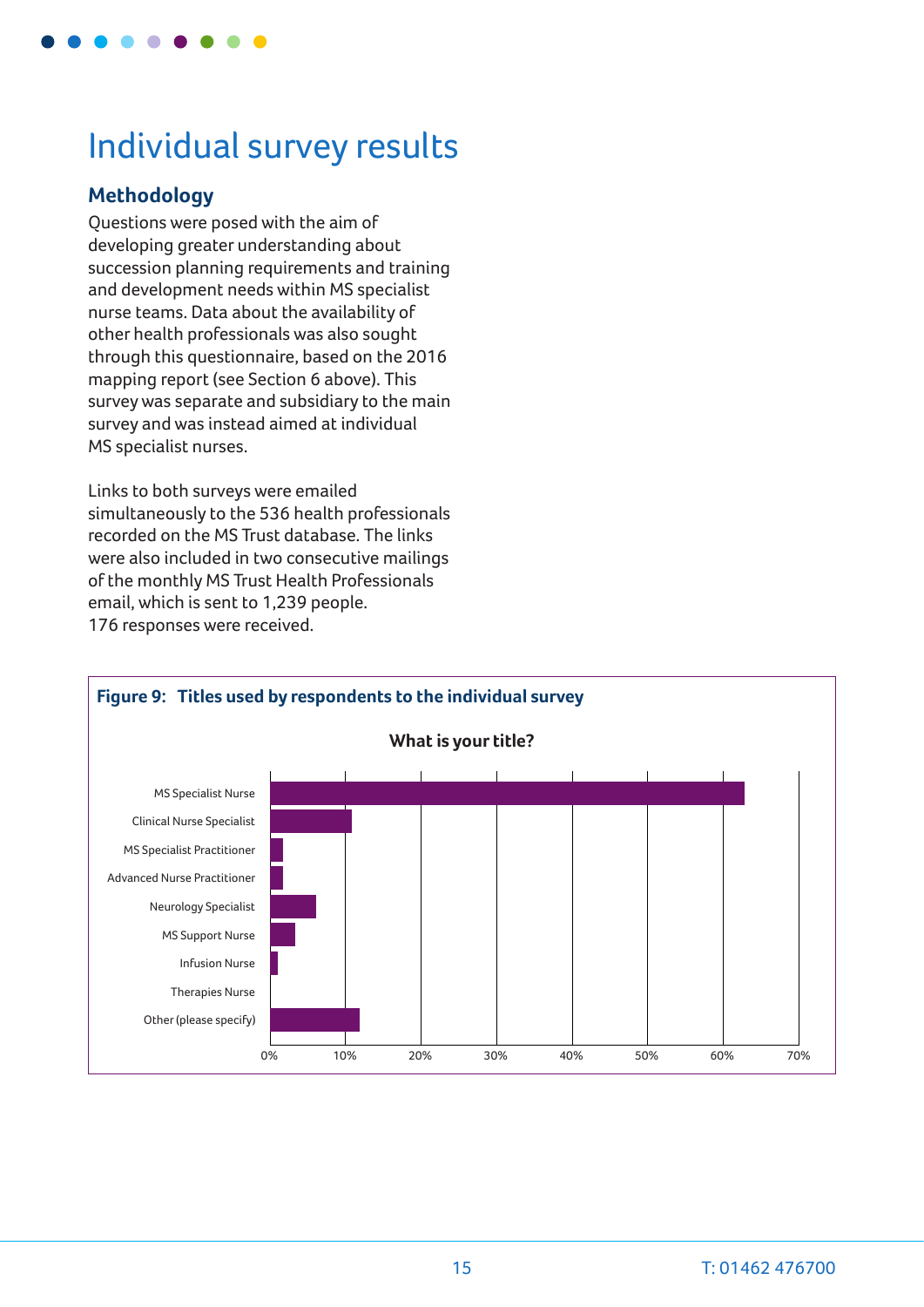# Individual survey: overview of findings

#### **Section 7**

# **Demographics of respondents to the individual survey**

Of the 176 respondents, 89% worked in England, 1% in Northern Ireland, 6% in Scotland and 4% in Wales.

63% of respondents used the title MS specialist nurse. The other titles used by respondents are shown in Figure 9.

- Respondents were asked to give their Banding:
	- » Band 6: 23%
	- » Band 7: 67%
	- » Band 8 (a, b and c): 9%
- 54.5% of respondents were working full time, with the range of contracted hours varying between 14-37.5 per week
- 89% of respondents work solely with pwMS. Of those who covered more than one condition, these included epilepsy, Parkinson's disease, motor neurone disease, Huntington's and multiple system atrophy (MSA)/progressive supranuclear palsy (PSP)
- Median reported caseload per respondent (n = 160) was 440 (range 50-1,200).

# **Section 8 Non-medical prescribing**

Respondents were asked whether they were qualified as, or training to be, a non-medical prescriber. 44 respondents (25%) reported that they were currently registered non-medical prescribers, with a further 8 respondents (4.5%) training to become one. However, only 39 of the 44 MS specialist nurses who are registered nonmedical prescribers are currently prescribing.

This represents a decrease in numbers since 2016 (Mynors et al, 2016), when 60 respondents were qualified non-medical prescribers. It is unclear from the data collected why there has been such a significant reduction in the number of MS specialist nurses registered as non-medical prescribers, although this could be as a result of the number of experienced MS specialist nurses who have retired from MS nursing over the last 5 years. The Optimum MS Pathway (Coles et al, 2019) recommends routine prescribing should be carried out by non-medical prescribers, acknowledging that this will require an increase in the number of MS specialist nurses.

Non-medical prescribers reported that they prescribe a range of different treatments, as shown in Figure 10. Over 80% of MS specialist nurse non-medical prescribers prescribe predominantly symptomatic treatments and high-dose steroids to help manage relapse. Smaller numbers of MS specialist nurses prescribe antibiotics or are involved in writing DMD prescriptions.

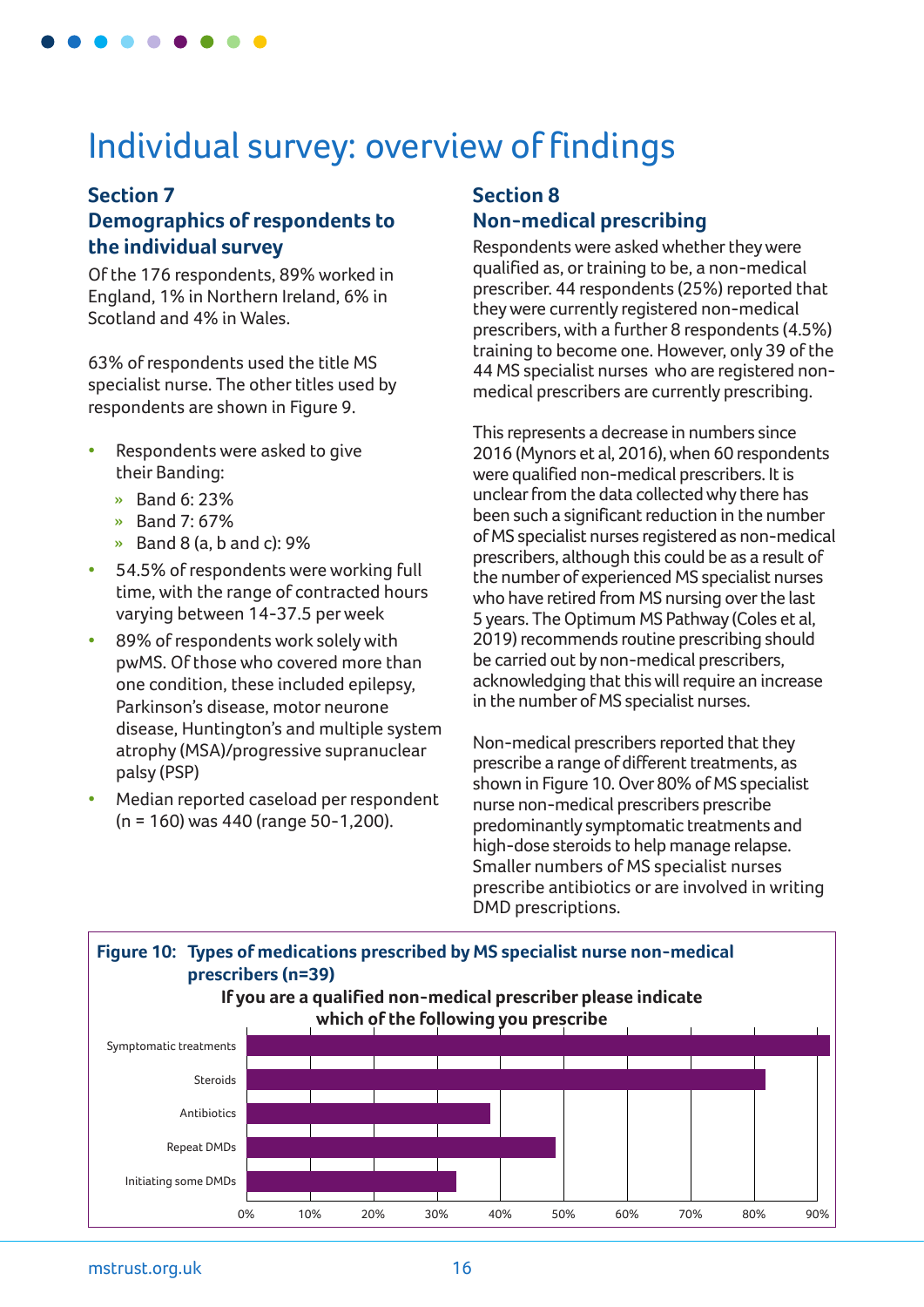

### **Section 9 Redeployment during Covid-19 pandemic**

Many MS nurse teams were impacted by redeployment during the peak of the Covid-19 pandemic in 2020-21.

73 (41.5%) respondents reported being redeployed during the 18 months prior to August 2021. Figure 11 shows the areas these MS nurses were redeployed to, with the majority being redeployed to medical wards.

Of those who were redeployed, the mean time spent away from the MS specialist nurse service was 11.2 weeks per respondent, although this varied from a few hours to full-time working elsewhere for a number of months.



This reduction in MS specialist nurse workforce at a time when pwMS were struggling to access services can only have exacerbated the difficulties pwMS were already facing.

Given the extensive backlog now being faced by MS specialist nurse services (Fuller, 2021; MS Society, 2021), it is strongly recommended that MS specialist nurses are not redeployed away from MS care in future.

# **Section 10 Training and development needs**

As well as intermittent episodes of redeployment, MS specialist nurse services are facing high numbers of staff departures over the next 2-3 years.

25 (14.2%) respondents are planning to retire in the next 2 years, with a further 39 (22.2%) over the next 5 years (in total, over one-third of the current workforce). In addition to those MS specialist nurses who are planning to retire, 9 (5.1%) are actively looking for a role outside MS, with a further 33 (18.8%) considering a move.

While it is expected that, as each post becomes vacant, recruitment will be prompt and effective to ensure minimal lack of provision for pwMS, there is inevitably going to be a significant loss of expertise from the MS specialist nurse workforce. The need for support for new MS specialist nurses, in terms of their training and development, will become increasingly important over the next few years.

Induction and training for the new MS specialist nurse is paramount to ensuring they are able to develop their skills, knowledge and expertise as they develop from novice to expert MS specialist nurses.

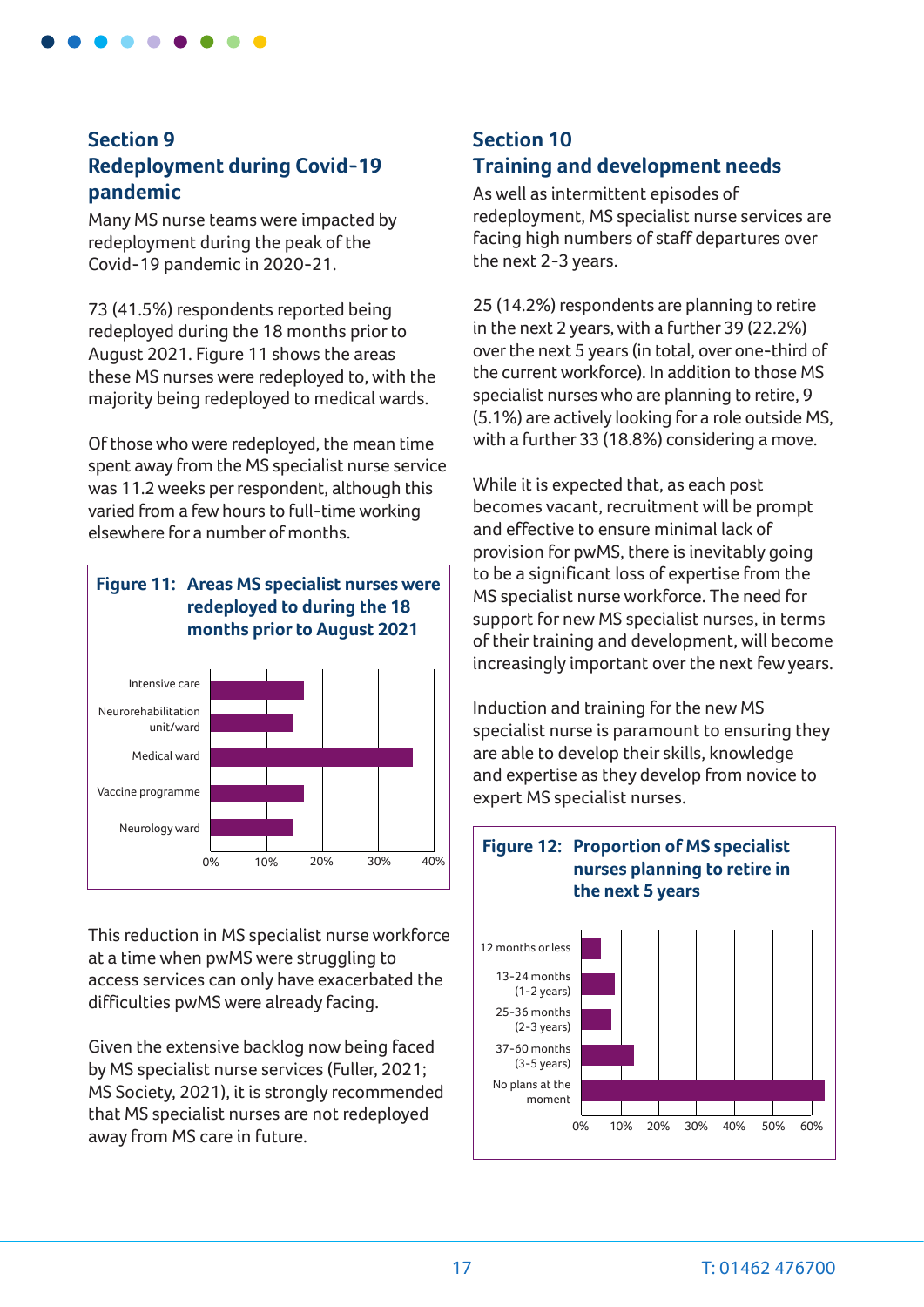

#### **MS nurse training**

The MS Trust runs a week-long *Foundation in MS Care* course aimed at all new in post MS specialists (nurses and therapists). The course is accredited at Level 6 and 7 with Birmingham City University, and students who register with the University gain 20 credits towards their BSc or MSc degree. This training is aimed at helping novice MS specialists gain knowledge and confidence to progress towards becoming specialist practitioners.

Some 149 (81.4%) respondents have attended the MS Trust Foundation Module, with a further 14 (8%) booked to attend in the 12 months from August 2021.

The MS Trust will have trained 163 (89.4%) respondents by November 2021.

#### **Feedback from MS specialists who attended the Foundation in MS Care in March 2021:**

*"Overall, it was an amazing learning experience with top-quality lecturers. Precise and updated information that we all appreciated."*

*"By far the best training/educational programme I have ever been fortunate enough to go on."*

*"So impressed with the breadth of topics covered – really comprehensive and relevant – as well as being practical enough to be able to utilise. Has helped me grow in confidence."*

*"Thank you so, so much. I never knew how much the MS Trust does. It's an amazing organisation that we (as healthcare professionals) and our patients are lucky to have."*

There are an increasing number of other training providers aiming courses at MS specialist nurses (this is less the case for therapists). However, the MS Trust remains the leading provider of MS specialist education, with 125 (71%) respondents reporting they have attended the MS Trust Annual Conference during the preceding 3 years (Figure 13). This is a higher proportion of MS specialist nurses than have attended any of the other training available.

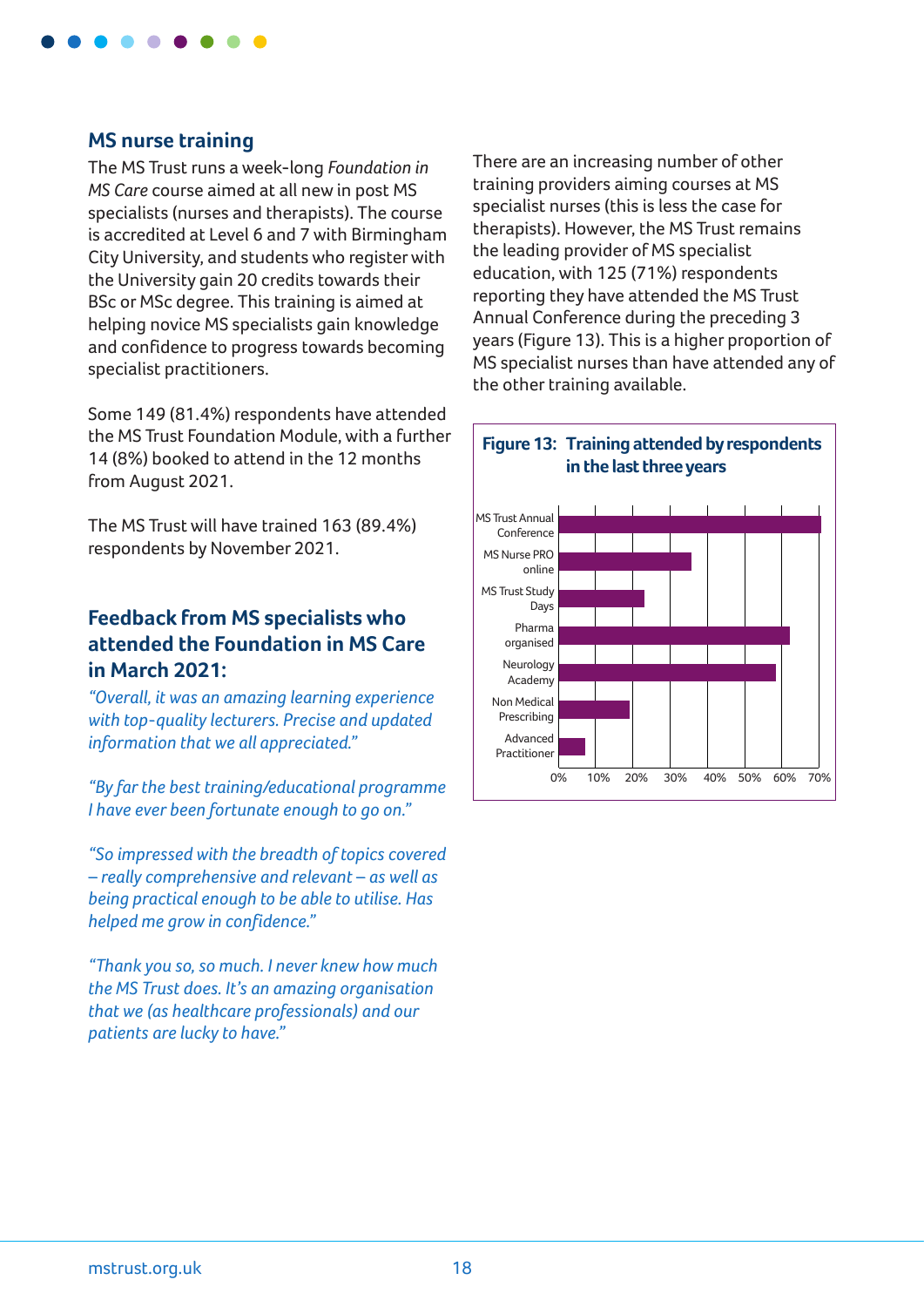

### **How the MS Trust are responding to the findings of this survey**

As is evident from the findings of this report and that of others that have been recently published (Fuller, 2021; MS Society, 2021; Rog et al, 2021), there remains a lot of work to be done to ensure that everyone living with MS has access to the specialist care and support they need at the right time and in the right place.

The MS Trust is working hard to ensure that no one has to manage MS alone.

Our initiatives include:

#### **Specialist nurse programme**

- The MS Trust Specialist Nurse Programme funds MS specialist nurse posts, providing training and supporting service improvement across sites where a permanent, additional MS specialist nurse post is established
- To date, we have funded 8 sites, with a further 2 sites expected to be established before July 2022
- The Specialist Nurse Programme targets sites with the greatest need, i.e., those with the highest caseloads per WTE MS specialist nurse.

#### **Advanced MS champions pilot**

- Following on from the findings of MS Forward View (Croft et al, 2016) the MS Trust established a pilot programme, funding 6 advanced MS champion roles across the UK. These roles have been filled by MS nurses and therapists
- The impact of these roles has been evaluated and a report will be published in early 2022
- There is already interim evidence that the advanced MS champion roles not only improve outcomes and quality of life for people with advanced MS and their families, but are also financially viable, saving the NHS approximately £225,000 per annum in avoidable admissions alone.

#### **Business case support**

- The MS Trust is always keen to support MS teams in developing their services and writing business cases. There is a list of online resources that the MS Trust have developed to help MS teams with this (see below)
- The MS Trust Health Professionals team also provide ad-hoc one-to-one support for MS teams in this regard (email us at: [hpteam@mstrust.org.uk](mailto:hpteam%40mstrust.org.uk?subject=)).

#### **MS specialist nurse competencies**

- The MS Trust is working with the UKMS Specialist Nurse Association (UKMSSNA) to write and publish a set of MS specialist nurse competencies. These are expected to be published during the first half of 2022
- The MS Trust has also worked with the Therapists in MS group (TiMS) to facilitate publication of a set of allied health professional competencies (TiMS, 2020).

#### **MS Trust annual conference**

- Training, networking and keeping up to date for MS specialists (therapists as well as nurses) is vital in such a fast-moving speciality. The MS Trust is the leading provider of MS specialist education and has continued to deliver the Annual Conference every year, even during the worst period of the pandemic. We have approximately 300 delegates attending each year
- Funding is made available to the majority of delegates through MS Trust bursaries.

#### **Study days**

- The MS Trust holds at least one virtual study day each year. These are offered free of charge to health professionals and cover a wide range of topics
- Recent topics have included *Mental health*  and *Palliative care in MS.*

#### **Foundation module**

The MS Trust Foundation in MS Care module is highly regarded and always oversubscribed. We deliver a week-long,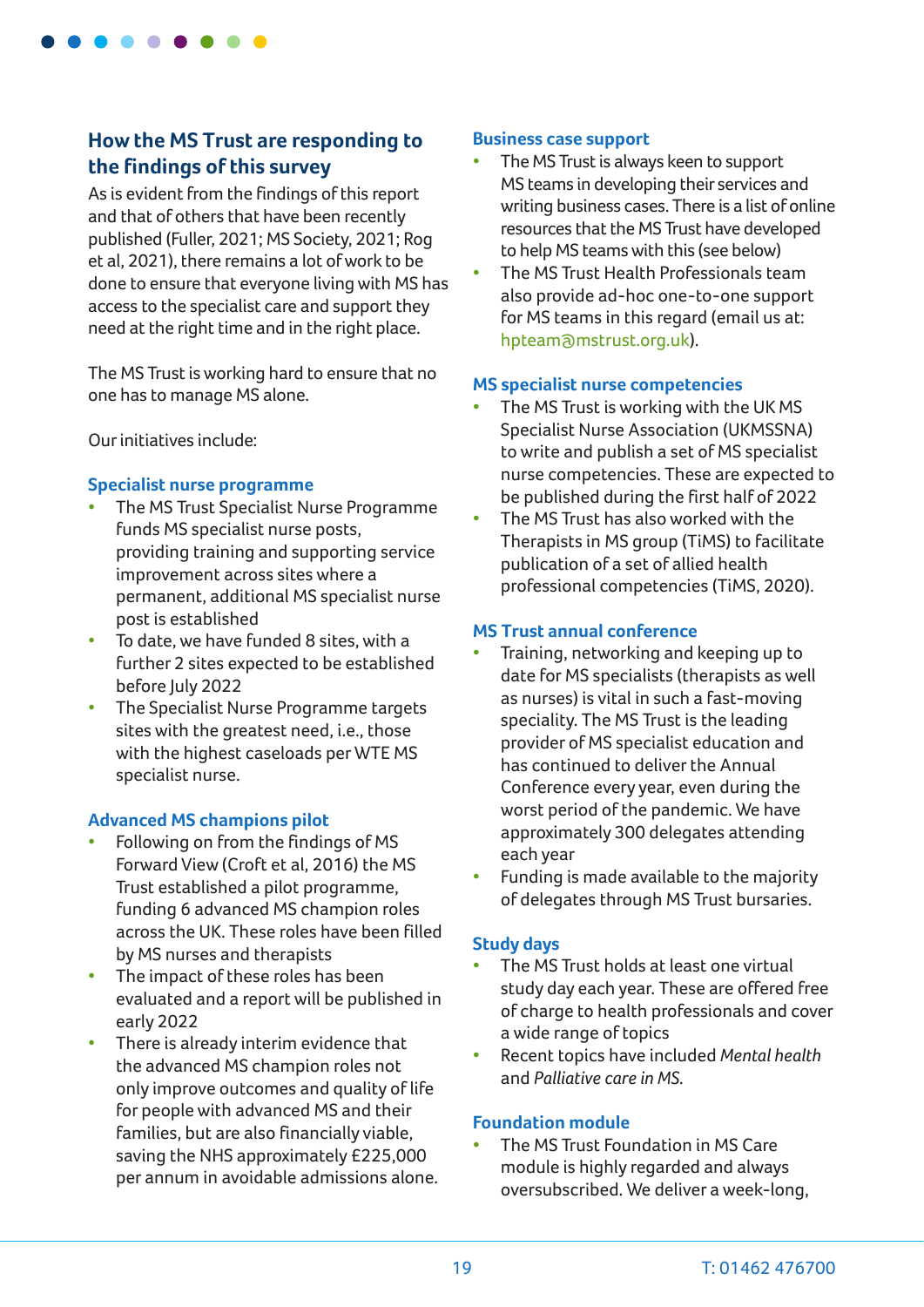

residential course for all new in post MS specialists, giving them the knowledge and expertise to move from novice towards confident specialist

- The course is accredited by Birmingham City University for students who choose to go on and do the assignment, giving them 20 credits at either Level 6 or 7
- The MS Trust funds between 15-18 places on each course for MS specialist nurses and therapists.

#### **Enquiry team support**

- The information and enquiry team produce a great deal of information, which is used by people living with MS as well as health professionals. This includes booklets that can be ordered or downloaded from the website, free of charge, as well as constantly updated and comprehensive information across the website
- The enquiry team answer queries directly from people living with MS, either by telephone or email, and have continued to do so throughout the pandemic, at a time when MS services were struggling to maintain staffing levels
- The map 'MS services near me' (MS Trust, 2021) is available for health professionals and people living with MS alike to find their local MS teams and to understand how they can access care provided by those teams. The map is updated whenever new information is forwarded by MS teams, and all data within the map is reviewed and updated every 2 years as part of the MS nurse mapping survey.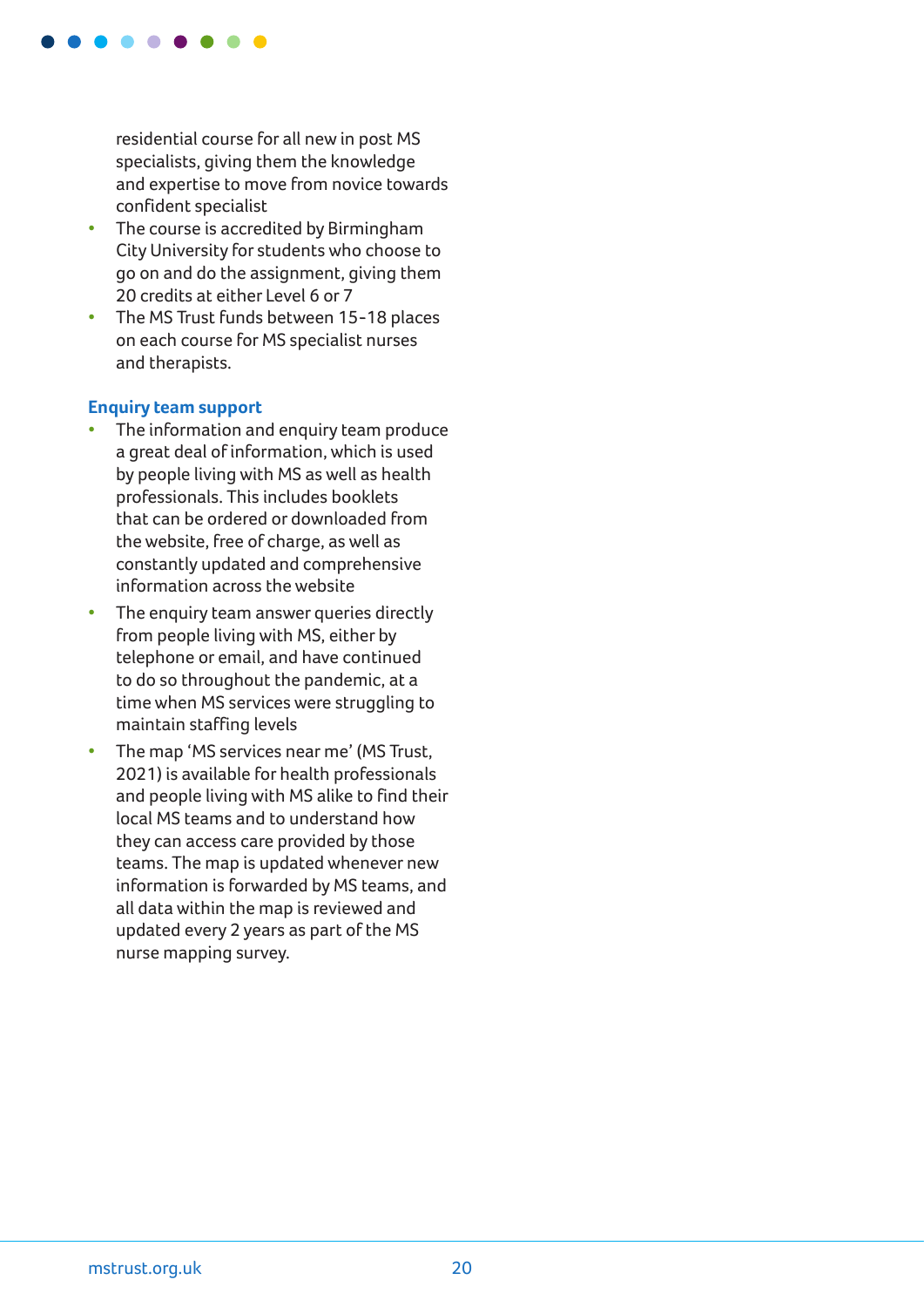

# **Conclusions**

This report summarises the data collated from the MS specialist nurse mapping surveys, giving a snapshot of MS specialist nurse provision across the UK as of August 2021.

While there has been an increase in numbers of MS specialist nurses employed since we last undertook the mapping exercise in 2018, the caseload per WTE MS specialist nurse has also increased significantly, meaning that 4 out of every 5 people with MS must access care from an MS specialist nurse with an unsustainable caseload. While this, in part, reflects the change in survey methodology since 2018, the current caseload values are more likely to accurately reflect MS specialist nurse workload.

Given the increase in workload identified, it is evident that MS specialist nurses are having to work harder than ever to try and meet the needs of pwMS. Inevitably, many MS specialist nurse teams will be unable to meet the needs of everyone with MS on their caseloads, and an urgent review of MS specialist nurse capacity and resource within each MS specialist nurse team is required, with a view to engaging Directorate Managers and Commissioners to increase MS specialist nurse resource.

We estimate that 149 additional WTE MS specialist nurse posts are required across the country to ensure that pwMS get the care and support they need at every stage of their condition, thereby improving their quality of life and long term outcomes.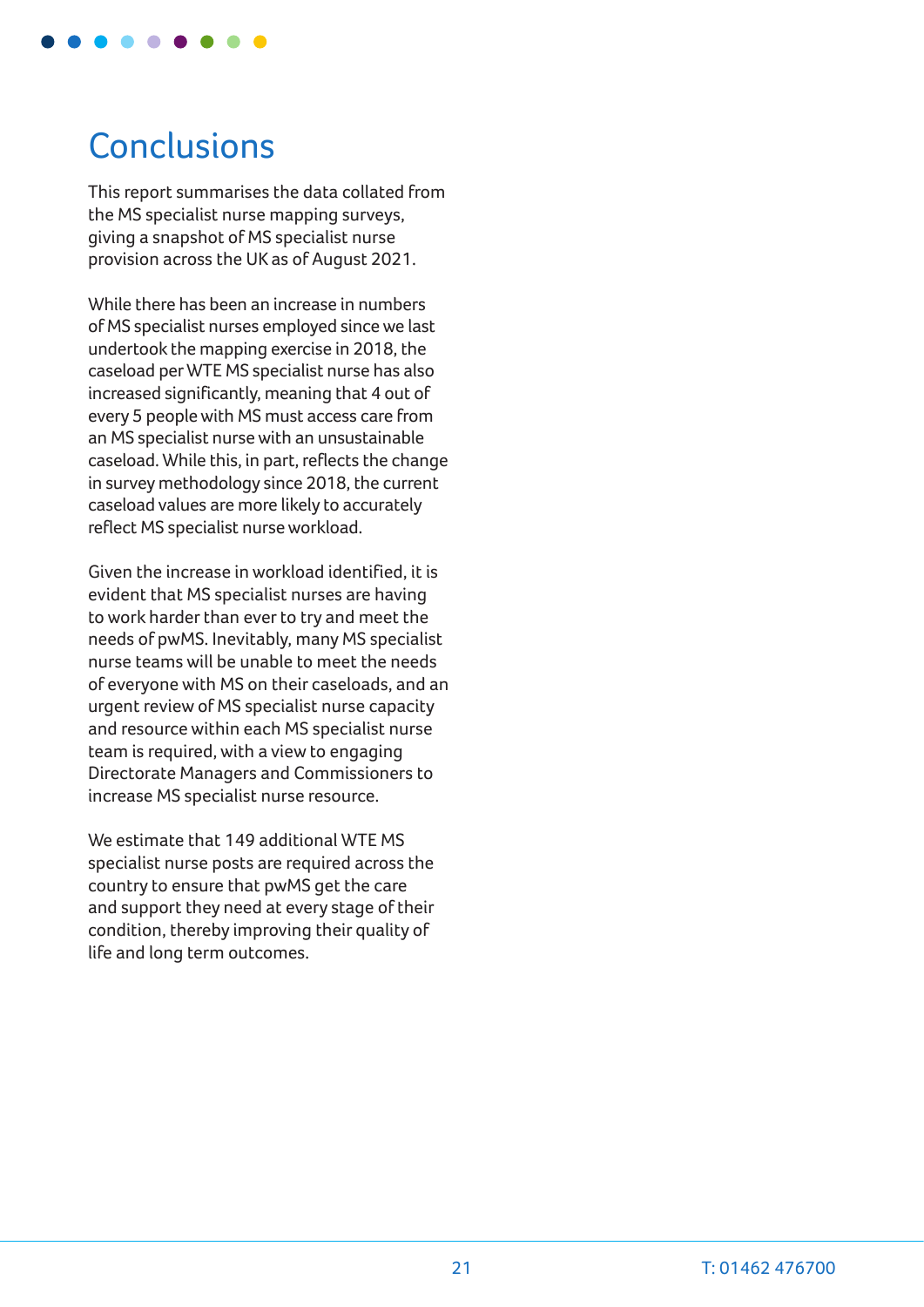

# Recommendations

- 1. MS nurse teams continue to be significantly under-resourced across the country. MS specialist nurse team leads, Commissioners, Directorate Mangers, etc, should review local MS specialist nurse provision and upscale services appropriately. Costs of increasing MS specialist nurse posts will be offset by the reduction in use of unscheduled care and emergency services by pwMS gained from effective and efficient MS specialist nurse working
- 2. For every full-time MS specialist nurse role recruited, there should also be provision for 0.6 WTE administrative support for that post holder to ensure efficient use of resource
- 3. As MS specialist nurses retire, recruitment must be prompt and effective to minimise lack of provision for pwMS. It is recommended that the incoming MS specialist nurse be recruited before the retiring MS specialist nurse leaves, to ensure a transition accompanied by effective training and handover for the new MS specialist nurse
- 4. Given the extensive backlog now being faced by MS specialist nurse services, it is strongly recommended that MS specialist nurses are not redeployed away from MS care in future
- 5. It is essential that MS specialist nurse teams are able to deliver home visits and are able to see pwMS admitted onto hospital wards
- 6. MS specialist nurse competencies should be revised and updated to inform training provision and recruitment for MS specialist nurses . We are working with the UKMSSNA on these and expect them to be completed by spring 2022
- 7. There needs to be a UK-wide agreement on core datasets to be collated by each MS service, which would help greatly in facilitating commissioning of MS services to meet the needs of everyone with MS
- 8. Further work to accurately map availability and capacity of other essential services across health and social care is required, particularly to build our understanding of the availability and capacity of allied health professionals across the UK
- 9. Further work to determine the impact of the lack of MS neurologists across the UK is urgently needed as this affects neurologists but also the rest of the MS team and of course, pwMS themselves
- 10. Availability of respite care for pwMS across the UK is inadequate and needs to be reviewed as a matter of urgency.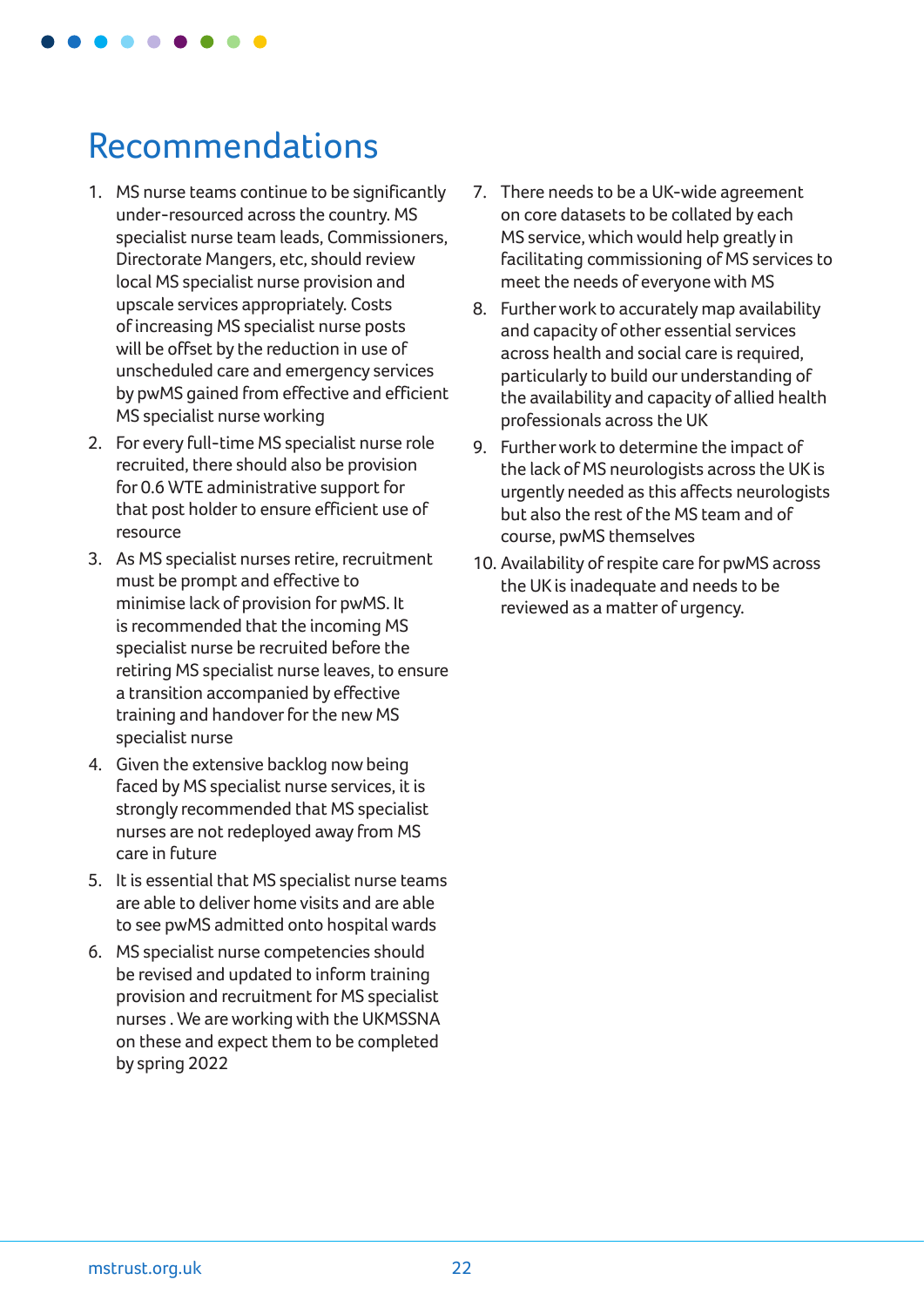# References

- Coles A, Ford H, Hobart J et al (2019). Optimum clinical pathway: Multiple Sclerosis. Available from: [https://](https://www.neural.org.uk/wp-content/uploads/2020/07/Optimum-pathway-for-patients-with-MS_updated.1.pdf) [www.neural.org.uk/wp-content/](https://www.neural.org.uk/wp-content/uploads/2020/07/Optimum-pathway-for-patients-with-MS_updated.1.pdf) [uploads/2020/07/Optimum-pathway](https://www.neural.org.uk/wp-content/uploads/2020/07/Optimum-pathway-for-patients-with-MS_updated.1.pdf)[for-patients-with-MS\\_updated.1.pdf](https://www.neural.org.uk/wp-content/uploads/2020/07/Optimum-pathway-for-patients-with-MS_updated.1.pdf) [accessed 7 January 2022]
- Croft A, Mynors G, Roberts M et al (2016). MS Forward View: a consensus for the future of MS services. [https://mstrust.org.](https://mstrust.org.uk/sites/default/files/Future%20of%20MS%20Services%20WEB%20FINAL.pdf) [uk/sites/default/files/Future%20of%20](https://mstrust.org.uk/sites/default/files/Future%20of%20MS%20Services%20WEB%20FINAL.pdf) [MS%20Services%20WEB%20FINAL.pdf](https://mstrust.org.uk/sites/default/files/Future%20of%20MS%20Services%20WEB%20FINAL.pdf) [accessed 7 January 2022]
- Fuller G (2021). GIRFT Programme National Speciality Report: Neurology. [https://www.](https://www.gettingitrightfirsttime.co.uk/girft-reports/) [gettingitrightfirsttime.co.uk/girft-reports/](https://www.gettingitrightfirsttime.co.uk/girft-reports/) [accessed 7 January 2022]
- Hannan G, Sopala J, Roberts M (2018). MS Specialist Nursing in the UK 2018: Results from the 2018 MS Trust Nurse mapping Survey. [https://mstrust.org.uk/](https://mstrust.org.uk/health-professionals/resources/service-development/ms-nurse-mapping-2018) [health-professionals/resources/service](https://mstrust.org.uk/health-professionals/resources/service-development/ms-nurse-mapping-2018)[development/ms-nurse-mapping-2018](https://mstrust.org.uk/health-professionals/resources/service-development/ms-nurse-mapping-2018) [accessed 7 January 2022]
- Leary A Quinn D, Bowen A (2015). Impact of proactive case management by MS specialist nurses on use of unscheduled care and emergency presentation in MS: a case study. *International Journal of MS Care* [online], 17, 159-163. Available from: [https://doi.org/10.7224/1537-](https://doi.org/10.7224/1537-2073.2014-011) [2073.2014-011](https://doi.org/10.7224/1537-2073.2014-011) [accessed 7 January 2022]
- MacKenzie IS, Morant SV, Bloomfield, GA et al, 2014. Incidence and prevalence of multiple sclerosis in the UK 1990-2010: a descriptive study in the General Practice database: J Neurol Neurosurg Psychiatry 85: 76-84
- MS Society, 2021. Neurology Now [https://](https://www.mssociety.org.uk/sites/default/files/2021-10/Neuro%20Report%20V3.pdf) [www.mssociety.org.uk/sites/default/](https://www.mssociety.org.uk/sites/default/files/2021-10/Neuro%20Report%20V3.pdf) [files/2021-10/Neuro%20Report%20V3.pdf](https://www.mssociety.org.uk/sites/default/files/2021-10/Neuro%20Report%20V3.pdf)
- MS Trust, 2021. MS Services near me [https://mstrust.org.uk/about-ms/ms](https://mstrust.org.uk/about-ms/ms-services-near-me)[services-near-me](https://mstrust.org.uk/about-ms/ms-services-near-me)
- Advanced MS Champions Pilot report (MS Trust, in press)
- Mynors G, Bowen A; 2014. MS Specialist nursing in the UK 2014: The case for equitable provision [MS Trust](https://mstrust.org.uk/sites/default/files/CfEP%202014.pdf)
- Mynors G, Bowen A, Doncaster D, 2016. MS Specialist nursing in the UK 2016: Report on progress towards equitable provision. [MS Trust](https://mstrust.org.uk/sites/default/files/CfEP%202016.pdf)
- NHS RightCare, 2019. Progressive Neurological Conditions Toolkit; [https://](https://www.england.nhs.uk/rightcare/wp-content/uploads/sites/40/2019/08/progressive-neuro-toolkit.pdf) [www.england.nhs.uk/rightcare/wp](https://www.england.nhs.uk/rightcare/wp-content/uploads/sites/40/2019/08/progressive-neuro-toolkit.pdf)[content/uploads/sites/40/2019/08/](https://www.england.nhs.uk/rightcare/wp-content/uploads/sites/40/2019/08/progressive-neuro-toolkit.pdf) [progressive-neuro-toolkit.pdf](https://www.england.nhs.uk/rightcare/wp-content/uploads/sites/40/2019/08/progressive-neuro-toolkit.pdf)
- Nitkunan A, Lawrence J, Reilly M (2020). Neurology workforce survey conducted by the Association of British Neurologists 2018- 2019 v10 28th January 2020 [2020\\_ABN\\_](https://cdn.ymaws.com/www.theabn.org/resource/collection/219B4A48-4D25-4726-97AA-0EB6090769BE/2020_ABN_Neurology_Workforce_Survey_2018-19_28_Jan_2020.pdf) [Neurology\\_Workforce\\_Survey\\_2018-19\\_28\\_](https://cdn.ymaws.com/www.theabn.org/resource/collection/219B4A48-4D25-4726-97AA-0EB6090769BE/2020_ABN_Neurology_Workforce_Survey_2018-19_28_Jan_2020.pdf) [Jan\\_2020.pdf \(ymaws.com\)](https://cdn.ymaws.com/www.theabn.org/resource/collection/219B4A48-4D25-4726-97AA-0EB6090769BE/2020_ABN_Neurology_Workforce_Survey_2018-19_28_Jan_2020.pdf)
- Portaccio e, Fonderico M, Hemmer B et al, 2021. Impact of Covid-19 on multiple sclerosis care and management: Results from the European Committee for Treatment and Research in Multiple Sclerosis survey. Multiple Sclerosis Journal 1-7
- Public Health England, 2020. MS: Prevalence, incidence and smoking status- data briefing [https://www.](https://www.gov.uk/government/publications/multiple-sclerosis-prevalence-incidence-and-smoking-status/multiple-sclerosis-prevalence-incidence-and-smoking-status-data-briefing) [gov.uk/government/publications/](https://www.gov.uk/government/publications/multiple-sclerosis-prevalence-incidence-and-smoking-status/multiple-sclerosis-prevalence-incidence-and-smoking-status-data-briefing) [multiple-sclerosis-prevalence-incidence](https://www.gov.uk/government/publications/multiple-sclerosis-prevalence-incidence-and-smoking-status/multiple-sclerosis-prevalence-incidence-and-smoking-status-data-briefing)[and-smoking-status/multiple](https://www.gov.uk/government/publications/multiple-sclerosis-prevalence-incidence-and-smoking-status/multiple-sclerosis-prevalence-incidence-and-smoking-status-data-briefing)[sclerosis-prevalence-incidence-and](https://www.gov.uk/government/publications/multiple-sclerosis-prevalence-incidence-and-smoking-status/multiple-sclerosis-prevalence-incidence-and-smoking-status-data-briefing)[smoking-status-data-briefing](https://www.gov.uk/government/publications/multiple-sclerosis-prevalence-incidence-and-smoking-status/multiple-sclerosis-prevalence-incidence-and-smoking-status-data-briefing)
- Punshon G, Sopala J, Hannan G, Roberts M et al, 2021.Modelling the MS specialist nurse workforce by determination of optimum caseloads in the UK. Int J of MS Care Jan-Feb 23 (1): 1-7
- Raising the Bar, 2020. Emergency Hospital admissions 2018-2019. [https://cdn2.](https://cdn2.assets-servd.host/mushy-parakeet/production/assets/resources/MS-Infographic-whc-emergency-hospital-admissions-Jan2020.pdf) [assets-servd.host/mushy-parakeet/](https://cdn2.assets-servd.host/mushy-parakeet/production/assets/resources/MS-Infographic-whc-emergency-hospital-admissions-Jan2020.pdf) [production/assets/resources/MS-](https://cdn2.assets-servd.host/mushy-parakeet/production/assets/resources/MS-Infographic-whc-emergency-hospital-admissions-Jan2020.pdf)[Infographic-whc-emergency-hospital](https://cdn2.assets-servd.host/mushy-parakeet/production/assets/resources/MS-Infographic-whc-emergency-hospital-admissions-Jan2020.pdf)[admissions-Jan2020.pdf](https://cdn2.assets-servd.host/mushy-parakeet/production/assets/resources/MS-Infographic-whc-emergency-hospital-admissions-Jan2020.pdf)
- Roberts M, Mynors G, Bowen A, 2016. Improving services for people with advanced MS. [MS Trust](https://shop.mstrust.org.uk/publications/improving-services-for-people-with-advanced-ms/)
- Rog D, Hobart J, Mathews J et al, 2021. UK MS service and DMT audit of 70 centres– (3 of 7) Observed staffing, coping. Poster ABN Conference May 2021.
- TiMS, 2020. Allied Health Professionals Competency Framework; [MS Trust](https://mstrust.org.uk/health-professionals/resources/professional-development/competencies-health-professionals)